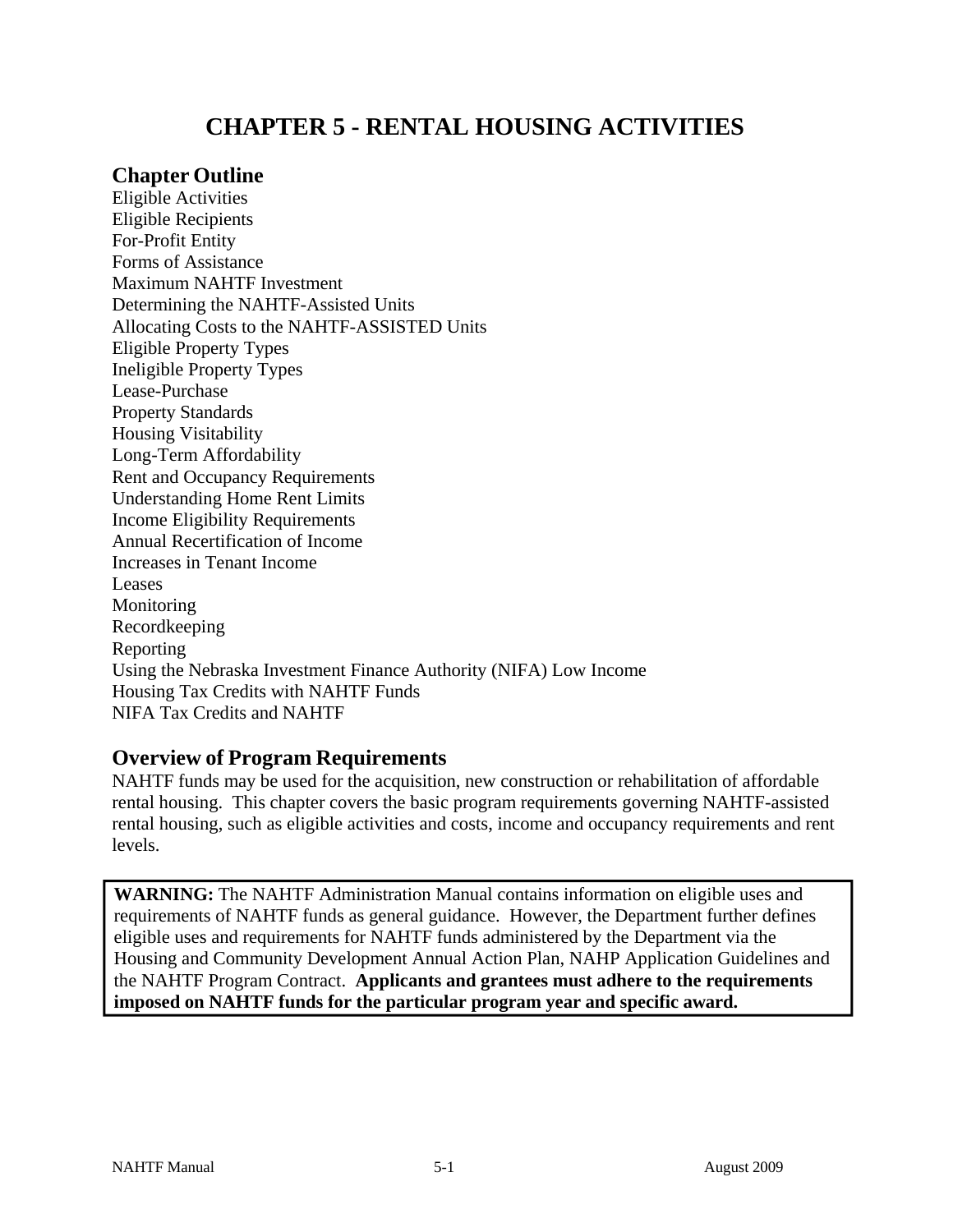## **Eligible Activities**

NAHTF funds may be used for acquisition, new construction or rehabilitation (including rehabilitation of structures not previously used for housing) of affordable rental housing and necessary infrastructure to make the housing affordable.

### **Eligible Recipients**

The following are eligible recipients of NAHTF if located in Nebraska:

- Community-Based or Neighborhood-Based Organizations
- Governmental Subdivisions (a tribal government, county government, municipality, township or village)
- Local or Regional Housing Authorities, or Agencies
- Community Action Agencies
- Tribally-Affiliated or Reservation-Based Nonprofit Organizations

## **For-Profit Entity**

A for-profit entity may work in conjunction with an eligible NAHTF recipient to undertake a project.

### **Forms of Assistance**

The Department provides assistance to rental projects as grants or loans with specific terms and restrictions incorporated on a project-by-project basis.

NAHTF funds may be used to refinance existing debt if the NAHTF funds are used to rehabilitate the property and refinancing is necessary to permit or continue affordability.

## **NAHTF-Eligible Rental Housing Costs**

Hard Costs

- Acquisition of land (for a specific project) and existing structures
- Site preparation or improvement, including demolition
- Securing buildings
- Construction materials and labor

#### Soft Costs

- Financing fees
- Credit reports
- Title binders and insurance
- Surety fees
- Recordation fees, transactions taxes
- Legal and accounting fees, including cost certification
- Appraisals
- Architectural/engineering fees, including specifications and job progress inspections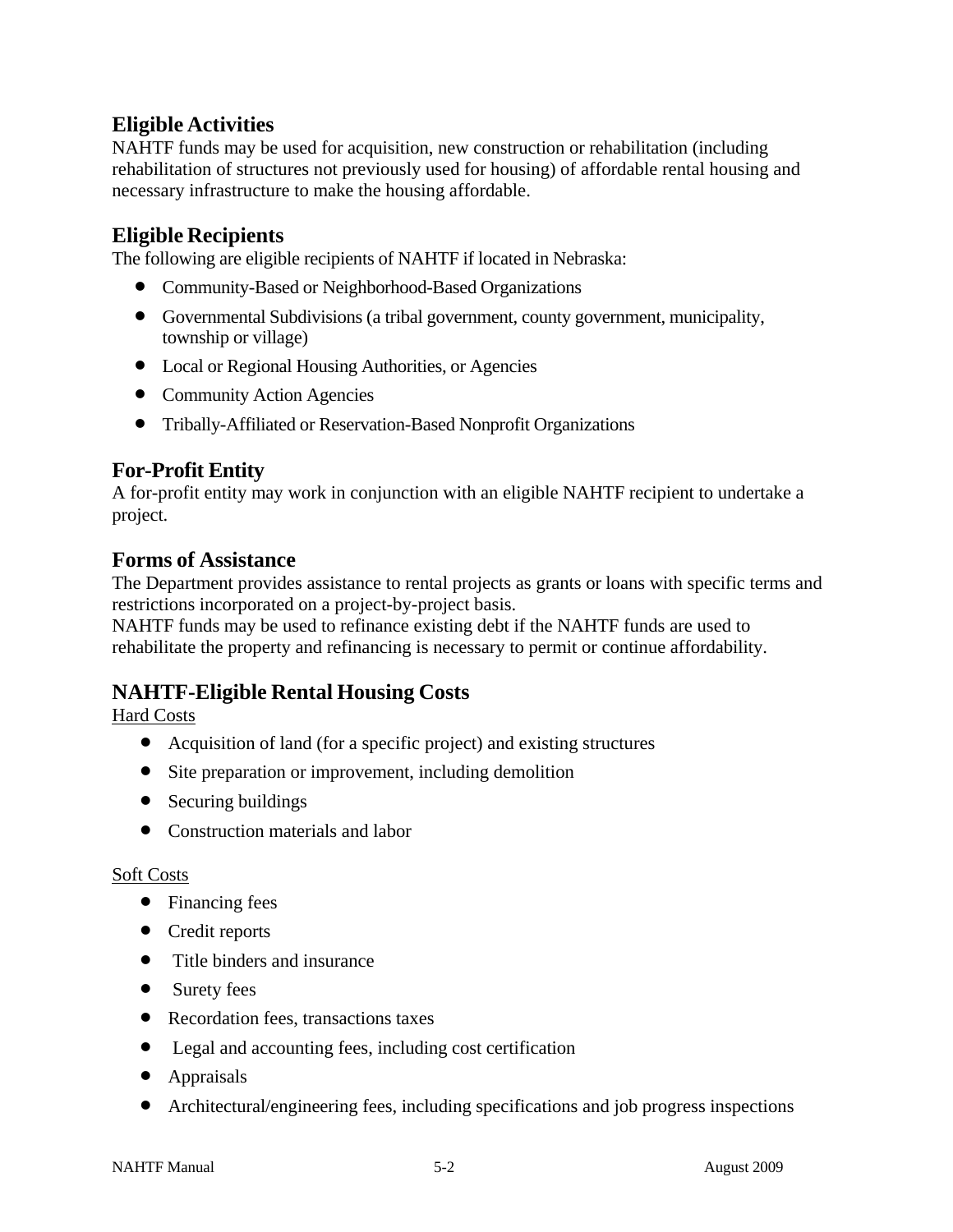- Environmental reviews
- Builders' or developers' fees
- Affirmative marketing, initial leasing and marketing costs
- Operating deficit reserves (up to 18 months)

#### Relocation Costs

- Payment for replacement housing, moving costs and out-of-pocket expenses
- Advisory services
- Staff and overhead related to relocation assistance and services

**Operating deficit reserve:** NAHTF funds to cover the cost of funding an initial operating deficit reserve for new construction and rehabilitation projects.

- This reserve is meant to meet any shortfall in project income during the project rent-up period.
- The reserve cannot exceed 18 months.
- The reserve can be used only for project operating expenses, scheduled payments to replacement reserves and debt service.
- Reserves remaining at the end of 18 months may be retained for reserves in the project at the Department's discretion.
- The disposition of any remaining funds at the end of the 18-month period must be determined in the agreement between the developer/owner and the Department.

## **Maximum NAHTF Investment**

The investment of NAHTF funds is limited by per-unit subsidy limits based on number of bedrooms and location. The subsidy limits (Maximum per-unit NAHP Subsidy) are kept current for all Nebraska counties on the Department's website.

*Example: A six-unit structure with six two-bedroom units will be rehabilitated with NAHTF funds in Clay County. The maximum per-unit NAHTF subsidy for two-bedroom units in Clay County is \$113,488. Thus, the NAHTF subsidy for this project cannot exceed \$680,928 (6 X \$113,488).*

The actual subsidy provided will depend on the following factors.

- The proportion of the total project cost that is NAHTF-eligible --some planned project costs may not be eligible expenses under the NAHTF Program.
- How many of the units in the project are NAHTF-assisted --Projects may have a mix of NAHTF-and non-NAHTF-assisted units.
- The financial needs of the project --NAHTF projects may not receive more subsidy than is required to make them financially feasible. The NAHTF program allows the Department to determine what is required and reasonable.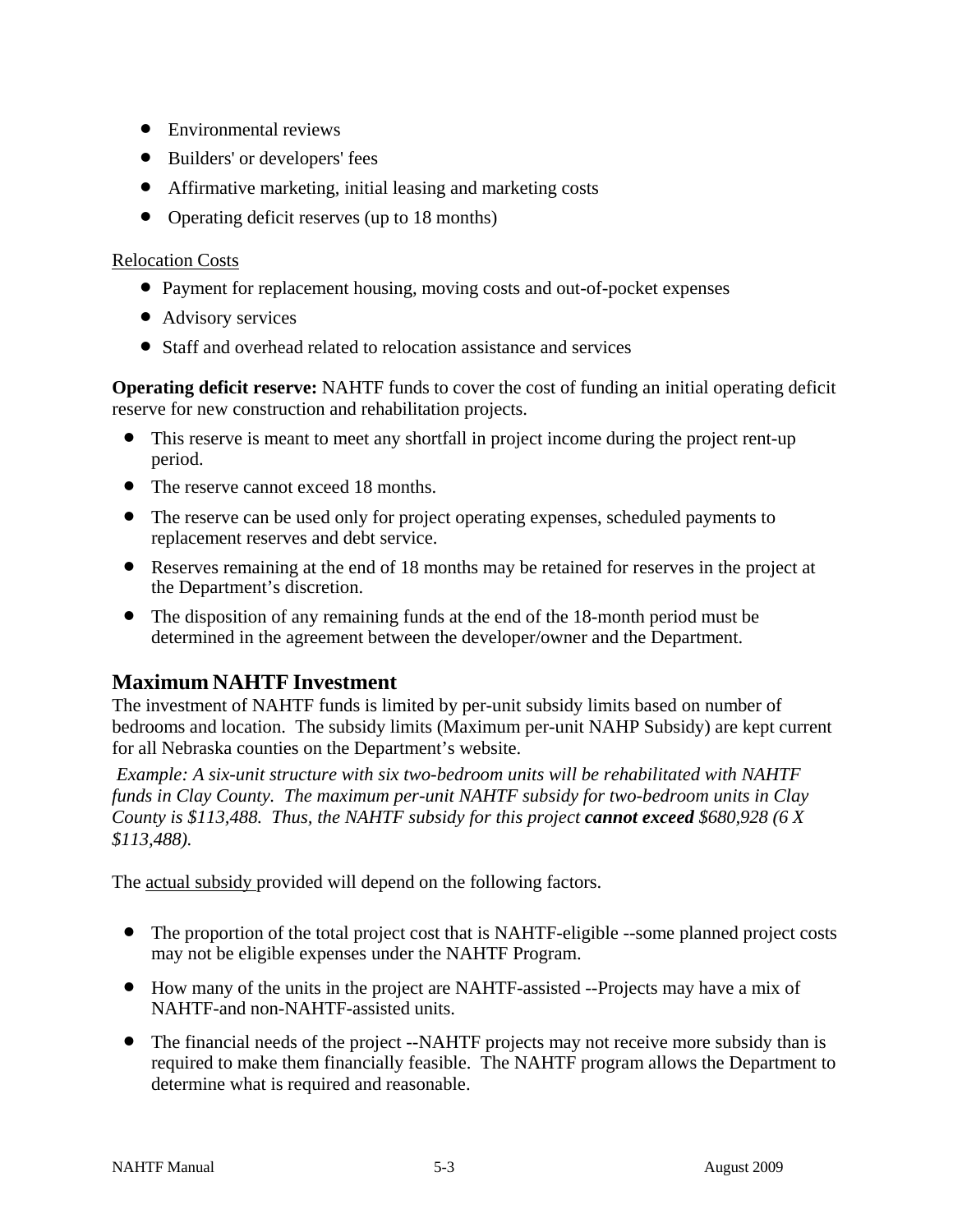*Example: Three two-bedroom units in a six-unit structure in Clay county will be rehabilitated with HOME funds. The maximum-per-unit NAHTF subsidy for two-bedroom units in Clay County is \$113,488. Thus, the NAHTF subsidy for this project cannot exceed \$340,464 (3 X \$113,488). The developer has estimated rehabilitation costs of \$75,000 per unit. However, the subsidy needed to make the project financially feasible based on an analysis of the cash flow and development costs is only \$210,000, or \$70,000 per unit.*

## **Determining the NAHTF-Assisted Units**

What is a NAHTF-assisted unit? This distinction between NAHTF-assisted and unassisted units allows NAHTF funds to be spent on mixed-income projects while still targeting NAHTF dollars only to income-eligible households.

- The NAHTF rent and occupancy rules apply only to NAHTF-assisted units.
- The number of NAHTF-assisted units in a given project must be specified in the NAHTF Contract.
	- <sup>D</sup>NAHTF rules create a floor for the number of NAHTF-assisted units a project must have. This floor is based on the proportional share of total eligible costs to be paid with NAHTF funds.
	- <sup>D</sup>However, the Department may require a higher number of NAHTF-assisted units in a project.
	- D Some projects may consist of only NAHTF-assisted units.

*Example: The Department is considering a request for NAHTF funds from Excellent Housing Corporation for a 20-unit building. The NAHTF-eligible development costs total \$400,000. The applicant has requested \$100,000 in NAHTF funds. Since the NAHTF funds represent onefourth of the total eligible development costs, the Department must require the project to have at least five NAHTF-assisted units, the "floor." The Department may choose to require more than five units to be NAHTF-assisted.*

• The Department may choose to specify a minimum number of units that must be designated as NAHTF-assisted, and then develop the needed subsidy amount based on the total NAHTF-eligible costs.

*Example: When Can-do CHDO approached the Department for development funds for a 30-unit rehabilitation project, the Department decided to subsidize half of their units. All of the units were comparable in size, features, number of bedrooms and development cost. Consequently, the Department provided half of the \$600,000 in NAHTF-eligible development costs (i. e., \$300,000) to Can-do and 15 of the 30 units were designated NAHTF-assisted.*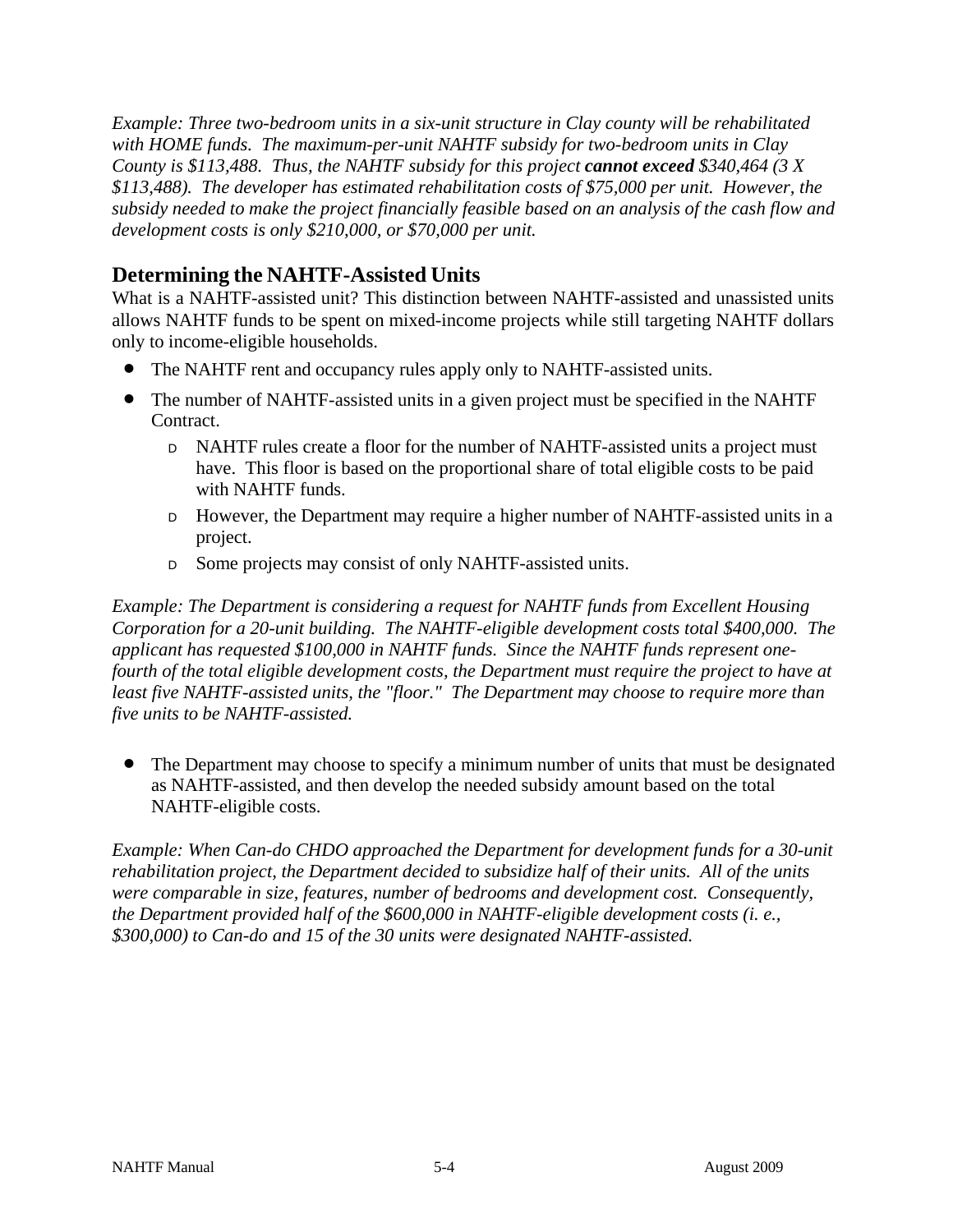#### Fixed and floating units

For properties with both assisted and non-assisted units, the Department specifies in the NAHTF Contract whether the units are "fixed" or "floating". This designation can not be changed after the initial contract has been executed.

#### Fixed

When NAHTF-assisted units are "fixed," the specific units that are NAHTF-assisted (and, therefore, subject to NAHTF rent and occupancy requirements) are designated and never change, i.e. 1A, 3B and 4F are fixed NAHTF-assisted units during the affordability period of the project. Designating fixed units allows the project to have a composition of NAHTF-assisted units by unit size (number of bedrooms) that varies from the composition of non-NAHTF-assisted units by unit size (number of bedrooms). In other words, a project with two three-bedroom units and four four-bedroom units could "fix" one three-bedroom unit and one four-bedroom units as NAHTF-assisted.

#### Floating

When NAHTF-assisted units are "floating," the units that are designated as NAHTF-assisted may change over time as long as the total number of NAHTF-assisted units in the project remains constant. NAHTF-assisted floating units must represent the same percentage of all comparable unit sizes in the project. In other words, a project with two three-bedroom units and four four-bedroom units could "float" one three-bedroom unit and two four-bedroom units (thus "floating" fifty percent of each unit size in the project. "Floating" often results in an increase in total NAHTF-assisted units required in a project.

- The floating designation gives the owner some flexibility in assigning units, and can help avoid stigmatizing the NAHTF-assisted units.
- If the floating designation is used, the owner must ensure that the NAHTF-assisted units remain comparable to the non-assisted units over the affordability period in terms of size, features and number of bedrooms.

*Example #1: The Meadow View Ridge Townhouse Estates is a 20-unit project. 10 of the units are 3-bedroom, 5 are 2-bedroom and 5 units are one-bedroom. The project is required to have 5 NAHTF-assisted units. It is determined it would be most beneficial for these units to be the 3 bedroom units due to the NAHTF rent limits. Therefore, these units must be fixed NAHTFassisted units.*

*Example #2: The Prairie View Ridge Townhouse Estates is a 20- unit project. 10 of the units are 3-bedroom, 5 are 2-bedroom and 5 units are one-bedroom. The project is required to have 5 NAHTF-assisted units, 25% of the project units. The project owner would like to float units for maximum flexibility. Therefore, three 3-bedroom units, two 2-bedroom units and 2 one-bedroom units are required in order to be at least 25% of each comparable unit designation. This results in a total of 7 NAHTF-assisted units required in the project in order to designate these units as floating.*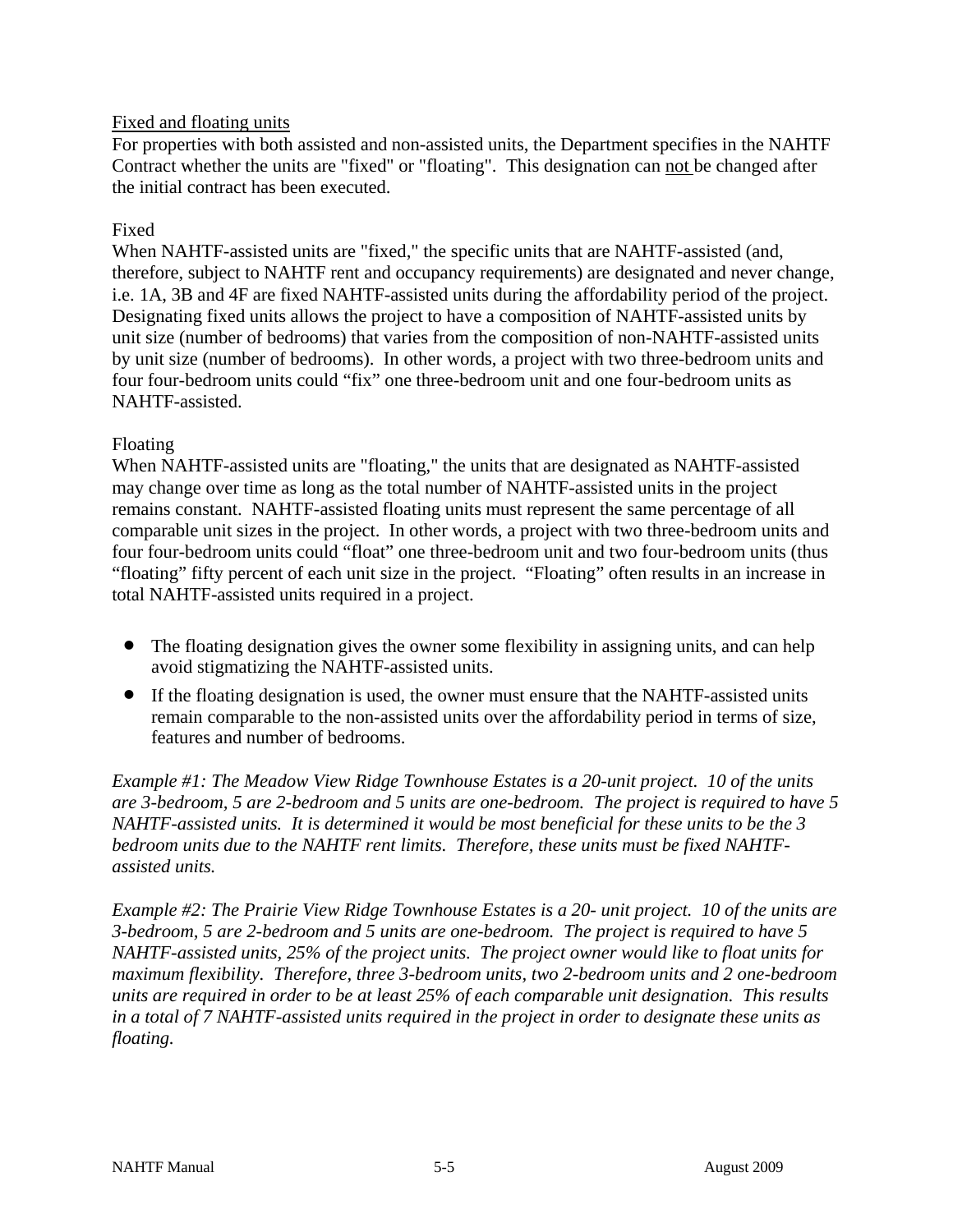## **Allocating Costs to the NAHTF-Assisted Units**

Before determining the allowable NAHTF subsidy amount, the Department must establish the total NAHTF-eligible cost for the project.

- For mixed projects with NAHTF-assisted and non-NAHTF-assisted units, the Department must allocate costs across units.
	- <sup>D</sup>If both the assisted and non-assisted units are comparable in size, features and number of bedrooms, the NAHTF-eligible costs can be pro-rated across units. (Since floating units, by definition, must be comparable, costs should always be pro-rated if NAHTF units float).

*Example: The Department wants to subsidize development of a 30-unit project with NAHTF funds. Twenty of the units have one bedroom and ten have two bedrooms. All of the units have identical amenities. The Department plans to underwrite fifteen of the units (ten one-bedrooms and five two-bedrooms) and the applicant plans to use the floating unit approach. Since all of the one-bedroom units are comparable to one another the costs associated with the one-bedroom units (and common costs on a pro-rated basis) can be spread across all of the one-bedroom units. The same is true of the two-bedroom units, since they also are comparable to one another.*

<sup>D</sup>If the assisted and non-assisted units are *not* comparable, the actual costs must be determined and allocated unit-by-unit. The specific units identified to "receive" NAHTF funds must be fixed --that is, designated as NAHTF-assisted.

# **Eligible Property Types**

- NAHTF rental projects may be one or more buildings on a single site, or multiple sites that are under common ownership, management and financing.
	- D The project must be assisted with NAHTF funds as a single undertaking.
	- D The project includes all activities associated with the site or building.
- NAHTF funds may be used to assist mixed-income projects (but, only NAHTF-eligible tenants may occupy NAHTF-assisted units).
- Transitional as well as permanent housing, including group homes and SROs, is allowed. (See Attachment 1 at the end of this chapter for additional details. )
- NAHTF funds may be used for the initial purchase and initial placement costs of Elder Cottage Housing Opportunity (ECHO) units that meet the HOME requirements. ECHO units are small, free-standing, barrier-free, energy-efficient and removable units designed to be installed adjacent to existing single-family dwellings. (See Attachment 2 at the end of this chapter for additional details. )
- There are no preferences for project or unit size or style. The Department does scrutinize projects on affordability, marketability, aesthetics and durability.

# **Ineligible Property Types**

• Properties previously financed with NAHTF or Nebraska HOME funds during the affordability period cannot receive NAHTF as additional assistance unless assistance is provided during the first year after project completion. The exception is that in a lease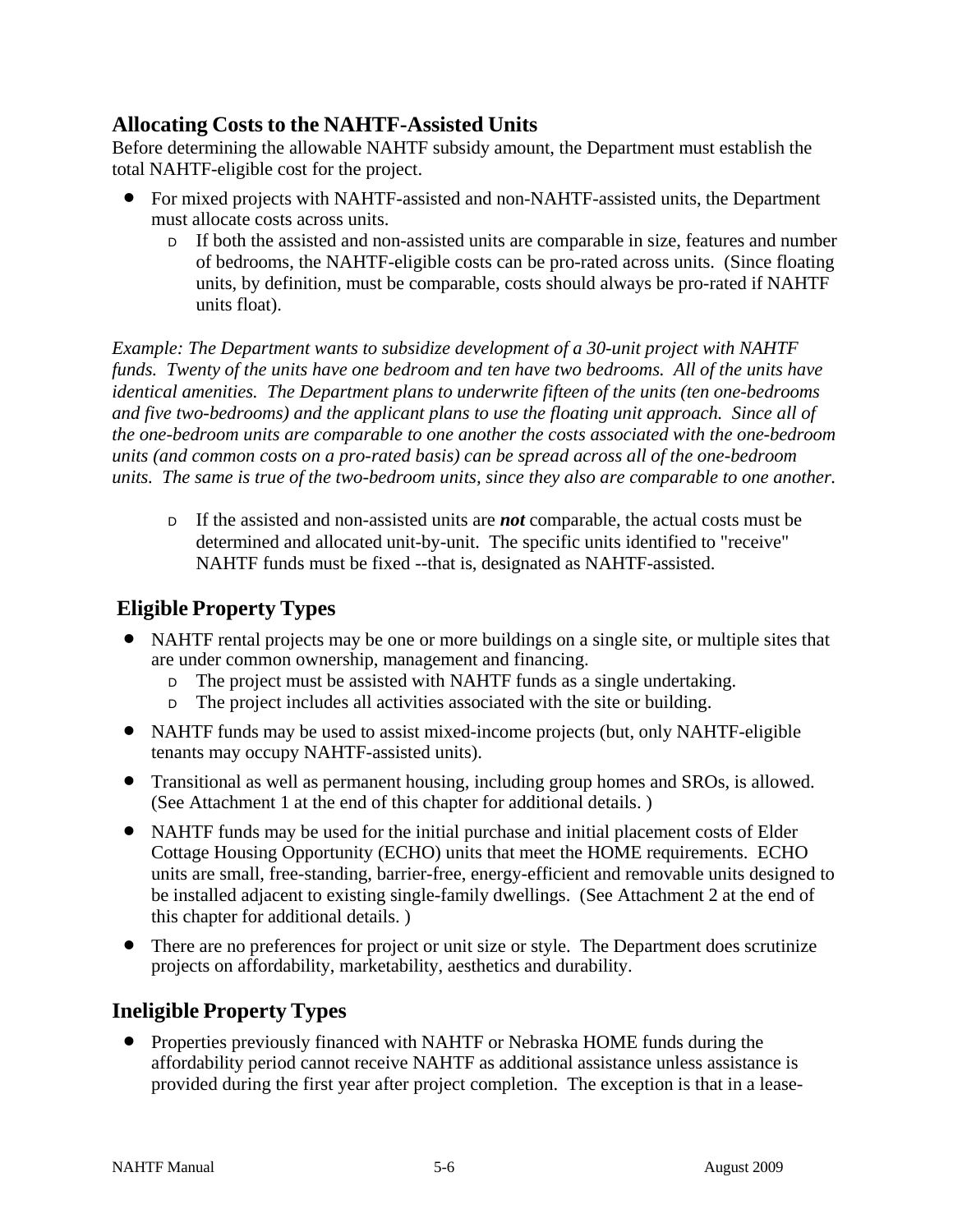purchase program additional NAHP funds can be provided to the renter that is purchasing a unit.

## **Lease Purchase**

NAHTF-assisted rental units may be converted to homeownership units with or without the use of additional NAHTF funds by having the owner sell, donate or otherwise convey the units to existing tenants. The NAHP applicant must design the lease-purchase program prior to application for NAHP funds. The term long-term lease-purchase is used to describe programs in which the units will be leased thirty-six months or longer before the renter may purchase the unit. Long-term lease-purchase programs are classified as rental activities in the NAHP subject to all requirements pertaining to rental projects.

Requirements for converting rental units to homeownership:

- The homebuyer must qualify as income eligible for the rental unit and the homebuyer program at the time the lease-purchase agreement is signed.
- If additional NAHP funds are used to help the tenant become a homeowner, the minimum period of affordability is the affordability period required by the amount of direct homebuyer assistance provided.
- If no additional NAHP funds are used, the homeownership unit is subject to the resale provisions and to a minimum period of affordability period that would apply if the units continued as rental units.

## **Property Standards**

Properties that are rehabilitated with NAHTF funds must meet the following standards:

- The Department's Rehabilitation Standards (Attachment 2 in Chapter 3)
- Handicapped accessibility requirements, where applicable.
- Also, one of the following:
	- Local Code Requirements
	- Uniform Building Code (ICBO)
	- National Building Code (BOCA)
	- Standard Building Code (SBCCI)
	- Council of American Building Officials one-or two-family code (CABO)
	- Minimum Property Standards at 24 CFR 200.925 or 200.926 (FHA)

New construction with the use of HOME funds must meet the following standards:

- **2003 International Energy Conservation Code**
- **Handicapped accessibility requirements, where applicable.**
- **New construction of rental housing must meet site and neighborhood standards at 24 CFR 893.6(b)**
- Also, one of the following:
	- **Local Code Requirements**
	- **Uniform Building Code (ICBO)**
	- **National Building Code (BOCA)**
	- **Standard Building Code (SBCCI)**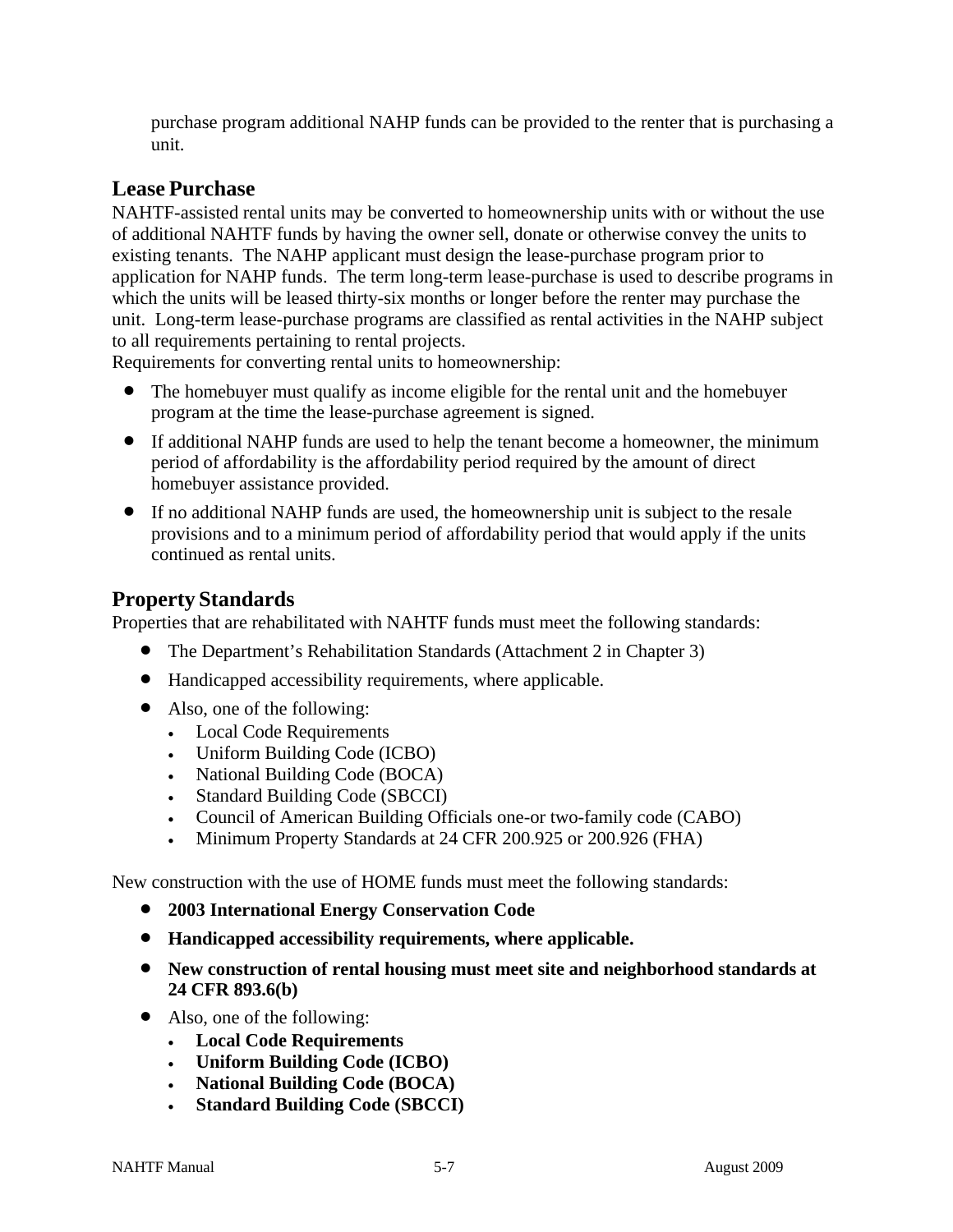- **Council of American Building Officials one-or two-family code (CABO)**
- **Minimum Property Standards (FHA) at 24 CFR 200.925 (for multi-family) or 200.926 (for one- and two-unit dwellings)**

Acquisition of existing housing (no rehab or construction) must meet the following standards:

- **Applicable local housing quality standards and code requirements.**
- **If no local standards/codes apply, Section 8 HQS.**
- **Handicapped accessibility requirements, where applicable.**

Owners must maintain properties in accordance with property standards throughout the affordability period. The Department conducts periodic property inspections to insure continued compliance.

## **Housing Visitability**

All ground floor units must be visitable to the maximum extent feasible, unless doing so would impose an undue financial burden on the project. A visitable design provides that new singlefamily homes, duplexes, and triplexes are more accessible and usable to persons with disabilities. Housing units built to visitable standards have features that allow a person using a wheelchair or other mobility device to visit without any special assistance, and are more easily modified should a resident need adaptations in the future.

The Department uses the Nebraska Assistive Technology Partnership definition of visitability:

The requirements include having at least one no-step/zero grade entrance with a 36" door into the unit's main floor, minimum 32" clear space opening in interior doorways, minimum 36" wide hallways, a first floor bathroom which allows for wheelchair access (while maintaining privacy), reinforcement in bathroom walls to permit future installation of grab bars, and modification in the locations of light switches, electrical outlets and environmental controls.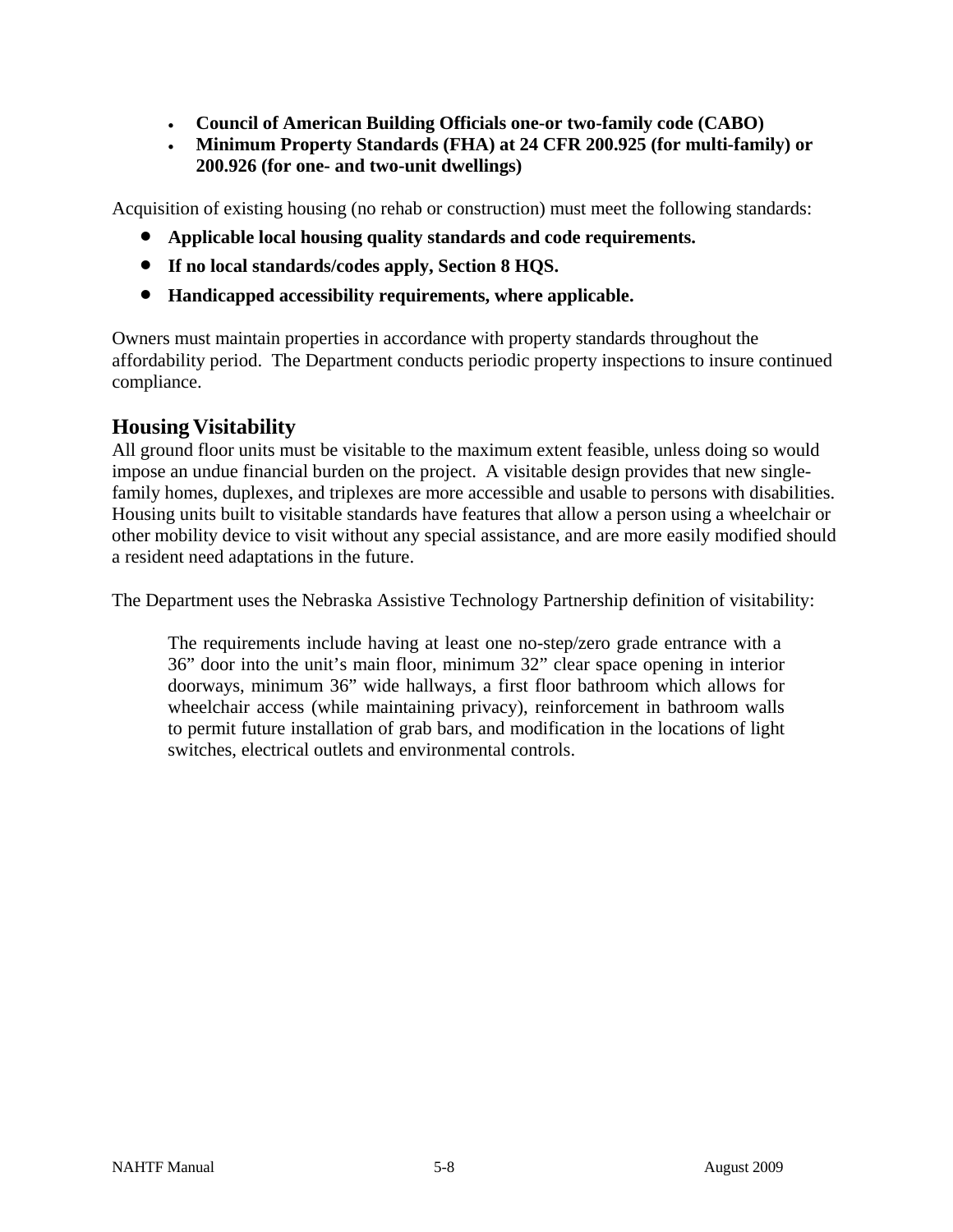## **Long-Term Affordability**

NAHTF-assisted rental units carry rent and occupancy restrictions for varying lengths of time, depending upon the average amount of NAHTF funds invested per NAHTF-assisted unit and the type of activity:

| <b>ACTIVITY</b>                                     | <b>AVERAGE AMOUNT</b><br>OF HOME FUNDS PER | <b>MINIMUM</b><br><b>AFFORDABILITY</b> |
|-----------------------------------------------------|--------------------------------------------|----------------------------------------|
|                                                     | <b>NAHTF-UNIT</b>                          | <b>PERIOD</b>                          |
| Rehabilitation or<br><b>Acquisition of Existing</b> | $<$ \$15,000 per unit                      | 5 years                                |
| Housing                                             | $$15,000 - $40,000$ per unit               | 10 years                               |
|                                                     | $>$ \$40,000 per unit                      | 15 years                               |
| Refinance of Rehabilitation                         | Any \$ amount                              | 15 years                               |
| Project                                             |                                            |                                        |
| New Construction or                                 | Any \$ amount                              | 20 years                               |
| <b>Acquisition of New</b>                           |                                            |                                        |
| Housing                                             |                                            |                                        |

NAHTF affordability periods are minimum requirements. The Department may establish longer terms of affordability.

If a shorter affordability period is desirable on a project that does not include refinancing or new construction, the Department and applicant can take steps to minimize the NAHTF per-unit subsidy.

- The NAHTF subsidy could be reduced and replaced with other funds that do not have long-term requirements
- The developer may choose to designate a higher number of NAHTF-assisted units than required by the "floor" in order to reduce the NAHTF investment per unit.

*Example: The Department provided \$100,000 in NAHTF funds for the \$400,000 20-unit Excellent Housing Corporation rehabilitation project and required that five of the 20 units be designated NAHTF-assisted. Under this arrangement, Excellent Housing Corporation would be obligated to keep the development affordable for 10 years (\$100,000*  $\div$  *5 = \$20,000 NAHTF funds per unit requiring a 10-year affordability period). If Excellent Housing Corporation designates 10 of the units as NAHTF-assisted; the per-unit NAHTF investment will be reduced to \$10,000 per-unit, requiring only a five-year affordability period.*

Affordability restrictions remain in force regardless of transfer of ownership. At the Department's discretion, they may be terminated only upon foreclosure or transfer in lieu of foreclosure. The Department can require the repayment of NAHTF funds if the project does not meet rent and occupancy requirements through the affordability period.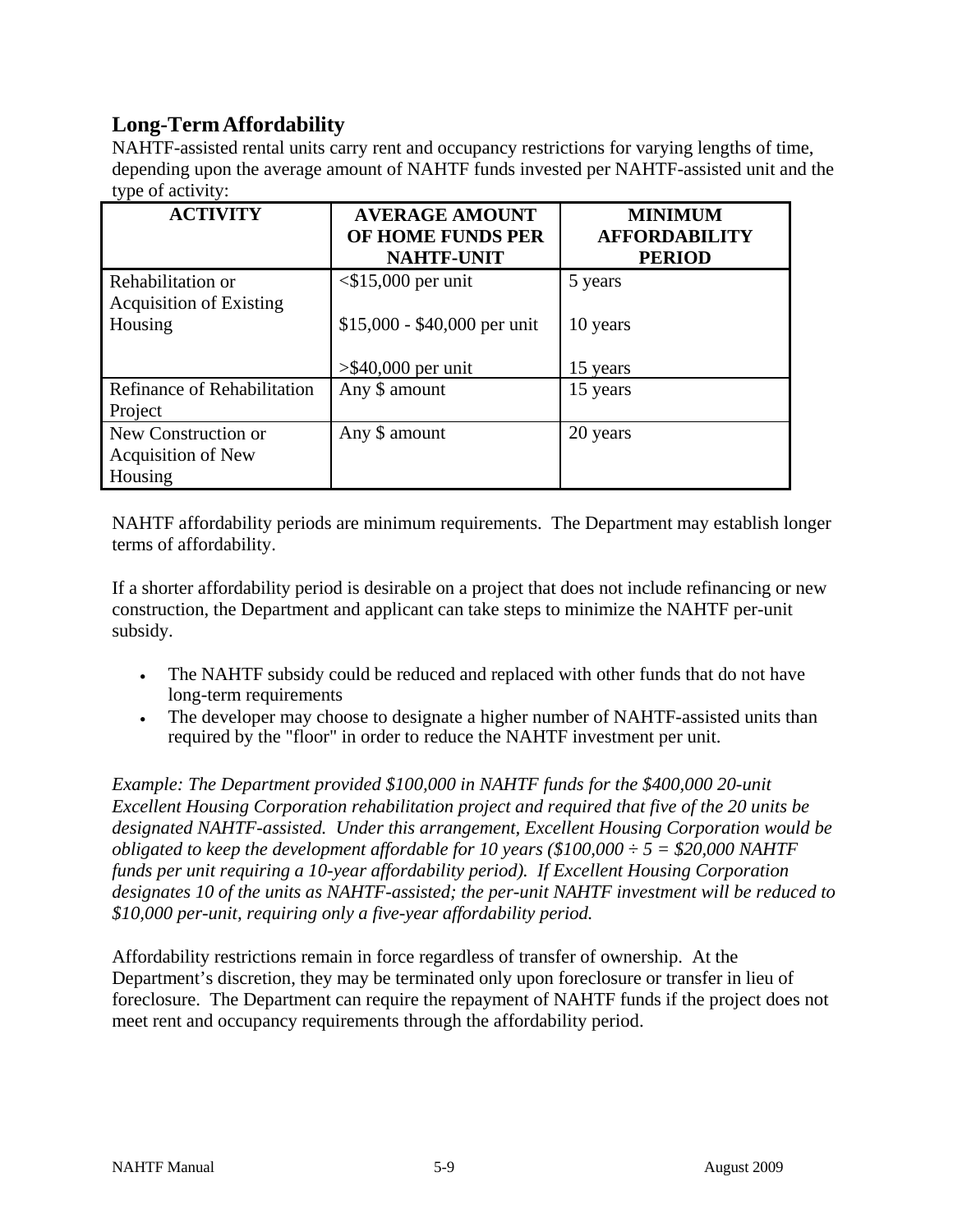## **Rent and Occupancy Requirements**

Grantees must enforce rent and occupancy agreements through one of the following:

- Covenants running with the property
- Deed restrictions
- Other mechanisms approved by the Department and HUD

Covenants and deed restrictions may be suspended upon transfer by foreclosure or deed-in-lieu of foreclosure.

#### NAHTF rents:

Every NAHTF-assisted unit is subject to rent limits designed to help make rents affordable to low income households.

- The rent limits on NAHTF projects are in most cases the rent limits established for the HOME program. The NAHTF contract clearly specifies the rent limits imposed upon each NAHTF-assisted unit in the project. Generally, rent limits are updated on an annual basis.
- Tenants must be given at least 30 days written notice before increases are implemented. Any increases are also subject to other provisions of the lease agreements. For example, rents may not increase until the tenant's lease expires.
- NAHTF rents may decrease. While project rent levels are not required to decrease below the NAHTF rent limits in effect at the time of project commitment, decreasing NAHTF rents may reflect a change in market conditions that may force owners to reduce rents in order to maintain tenants.
- The Department may permit adjustments to the rent structure if the financial feasibility of the project is threatened. This is important to lenders providing financing to NAHTFassisted projects.

There are three NAHTF rents used in the NAHTF program:

- High NAHTF Rents: The maximum amount an owner can collect per month on a "High" NAHTF-assisted unit is the current High HOME Rent Limit as published by the HOME Program
- Low NAHTF Rents: The maximum amount an owner can collect per month on a "Low" NAHTF-assisted unit is the current Low HOME Rent Limit as published by the HOME Program.
- Other NAHTF Rents: The maximum amount an owner can collect per month on an "Other" NAHTF-assisted unit is established on a per-project basis. For example the Department may restrict "Other" NAHTF-assisted units to the rent limits established for the Low Income Housing Tax Credit Program.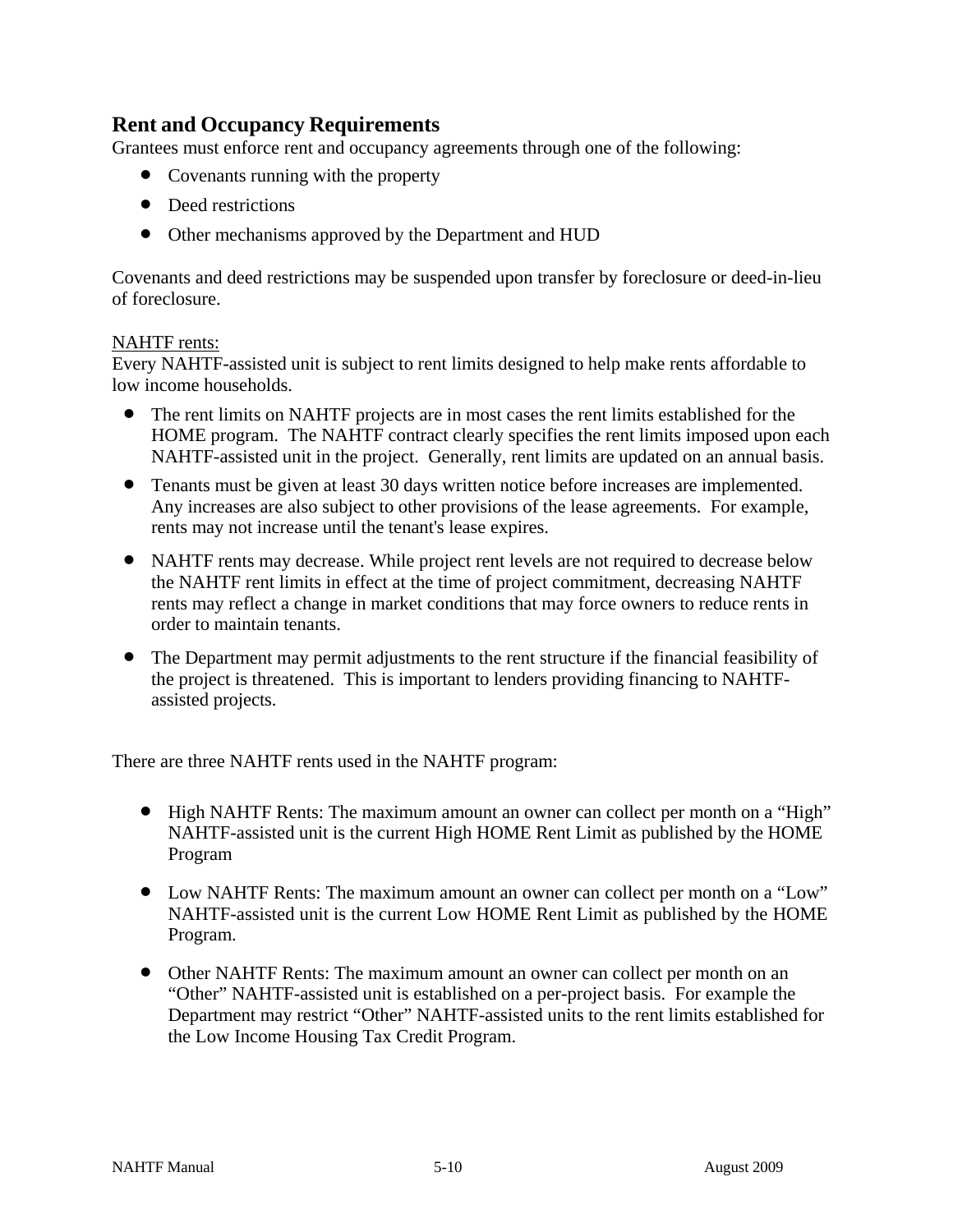The HOME rent limits are kept current via a link on the Department's website. The limits as displayed look similar to the following:

|              |                             | Efficiency |     | $\overline{2}$ |     | 4   |     | $\mathfrak b$ |
|--------------|-----------------------------|------------|-----|----------------|-----|-----|-----|---------------|
| Logan County | LOW HOME RENT LIMIT         | 253        | 326 | 416            | 532 | 634 | 729 | 824           |
|              | <b>HIGH HOME RENT LIMIT</b> | 253        | 326 | 416            | 532 | 634 | 729 | 824           |
|              | For Information Only:       |            |     |                |     |     |     |               |
|              | <b>FAIR MARKET RENT</b>     | 253        | 326 | 416            | 532 | 634 | 729 | 824           |
|              | 50 RENT LIMIT               | 422        | 452 | 543            | 628 | 700 | 773 | 845           |
|              | <b>65 RENT LIMIT</b>        | 530        | 569 | 684            | 782 | 853 | 923 | 993           |

**# of bedrooms**

*Note: The Low HOME rent limits and the High HOME rent limits are the limits placed upon Low and High NAHTF-assisted units. The fair market rent, the 50 rent limit and the 65 rent limit are used by HUD to determine the HOME rent limits.*

## **Understanding NAHTF Rent Limits**

It is imperative that NAHTF grantees understand HOME rent limits as they apply to their project.

### HOME Rents and Utility Allowances

The Department adopts HUD published Low and High HOME rents limits and therefore the Low and High NAHTF rent limits. HUD's calculation of Low and High HOME rents assumes the owner pays the utilities. If the tenant pays utilities, the maximum allowable rent that could be collected by the owner would be the applicable Low or High HOME rent minus a utility allowance. The Department approves utility allowances on a project-by-project basis based upon allowances prepared by local public housing authorities, local utility providers or via other methodologies. Utility adjustments proposed by grantees that differ from the utility allowance prepared by the local public housing authority must be supported by documentation. The HOME rent limits restrict the maximum total rent (minus the utility allowance) that can be received by project owners regardless of the amount of rental assistance provided to a tenant.

*Example: A NAHTF-assisted rental project in Logan County has Low NAHTF one and two bedroom units and High NAHTF one and two bedroom units. The tenants pay all utilities and the project does not have any project-based rental subsidy. The Department has approved a monthly utility allowance of \$70 for the one-bedroom units and \$90 for the two-bedroom units. The following chart shows how the maximum total rent, from the tenant or from any assistance program, that can be received by a project owner is calculated for each unit:*

| 1 Bedroom High NAHTF Unit                                                       | 2 Bedroom High NAHTF Unit   |
|---------------------------------------------------------------------------------|-----------------------------|
| \$326   High HOME Rent Limit                                                    | $$416$ High HOME Rent Limit |
| -\$70 Utility Allowance                                                         | -\$90 Utility Allowance     |
| \$256   Maximum Rent Owner May Collect   \$326   Maximum Rent Owner May Collect |                             |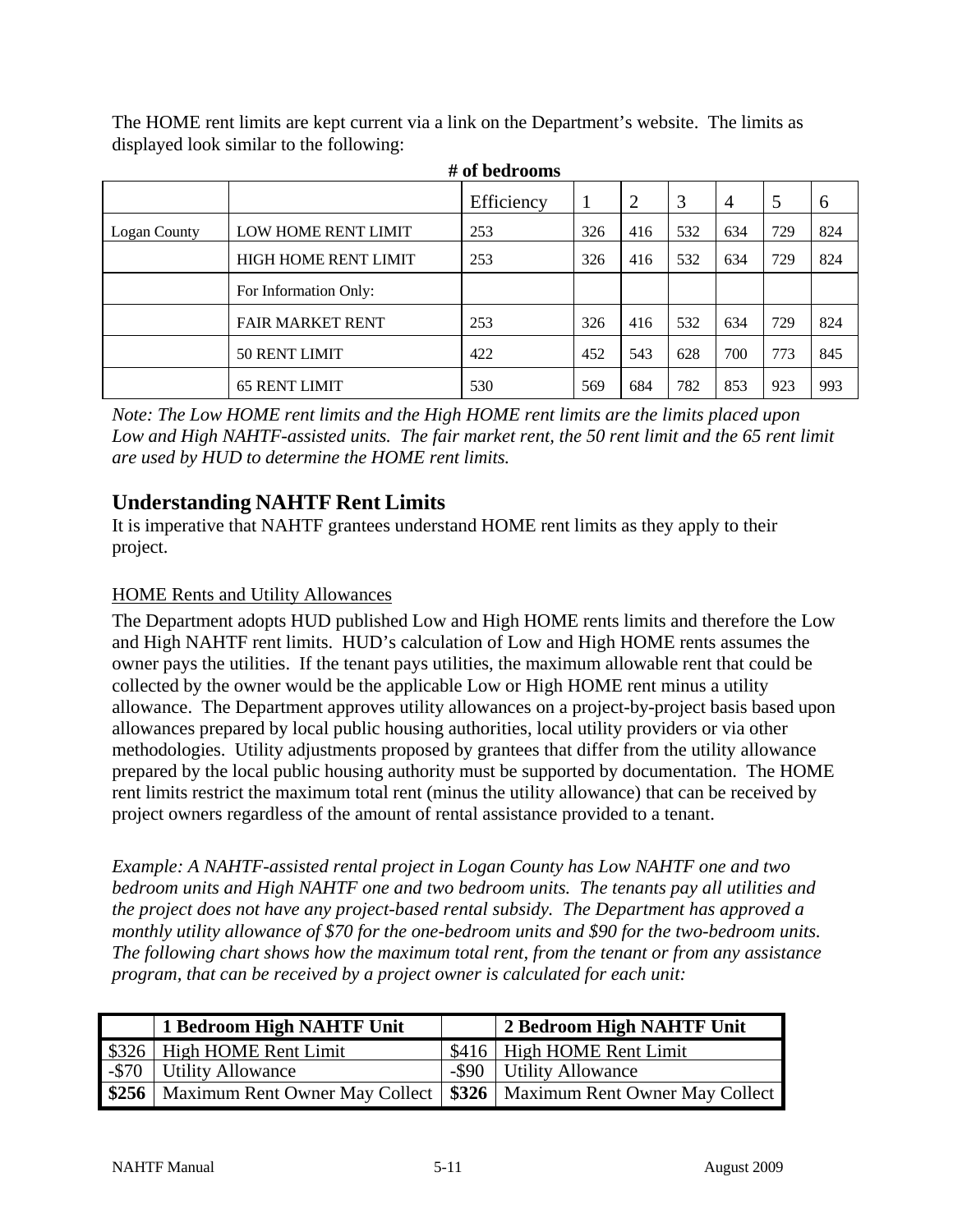| 1 Bedroom Low NAHTF Unit                                                       | 2 Bedroom Low NAHTF Unit   |
|--------------------------------------------------------------------------------|----------------------------|
| \$326   Low HOME Rent Limit                                                    | S416   Low HOME Rent Limit |
| -\$70 Utility Allowance                                                        | -\$90 Utility Allowance    |
| S256   Maximum Rent Owner May Collect   \$326   Maximum Rent Owner May Collect |                            |

Low NAHTF Units and Project-Based Rental Subsidy

The only instance when a Low or High NAHTF-assisted unit is not restricted to HOME rent limits is for a Low NAHTF unit in a project that receives federal or state project-based rental subsidies and the tenant pays no more than 30% of their adjusted income for rent. The maximum rent may then be the rent allowable under the project-based subsidy program. **Note: this only applies to LOW NAHTF UNITS and the contractual income limits still apply.** However, tenant-based rental subsidy programs do not supersede Low NAHTF rent requirements.

### Implementing new NAHTF rent limits

The Department will inform grantees of updated rent limits upon the Department's approval of new HUD-published limits (generally in the spring each year) or other rent limits for "Other" NAHTF-assisted units. However, tenants' rents should not be adjusted until their leases are renewed.

### **Income Eligibility Requirements for Owners**

Owners may not refuse to lease NAHTF-assisted units to a certificate or voucher holder under the Section 8 Program, or to a holder of a comparable document evidencing participation in a tenant-based rental assistance program, because of the status of the prospective tenant as a holder of such certificate, voucher or comparable tenant-based rental assistance program document.

### Other NAHTF-assisted units

The Department will establish in the NAHTF contract the income limitations on these units as a percentage of the area median income. The contract will also specify the rent limit restrictions on these units.

### High NAHTF-assisted units

The Department, per the NAHTF Contract, will specify either that all initial tenants of High NAHTF-assisted units must have incomes at or below 60% of the area median income **or** have incomes at or below 80% of the area median income. In projects where initial tenants of High NAHTF-assisted units are restricted to 60% of the area median income, the NAHTF Contract may allow subsequent tenants to have incomes at or below 80% of the area median income or require subsequent tenants to also have incomes at or below 60% of the area median income.

The rents collected by the owner on High NAHTF-assisted units are restricted to the High HOME rent limits less tenant paid utilities per an approved utility allowance.

#### Low NAHTF-assisted units

The Department requires all projects with five or more NAHTF-assisted units to designate at least 20 percent of the NAHTF-assisted units as Low NAHTF units. Tenants must have incomes at or below 50% of the area median income to occupy Low NAHTF-assisted units. The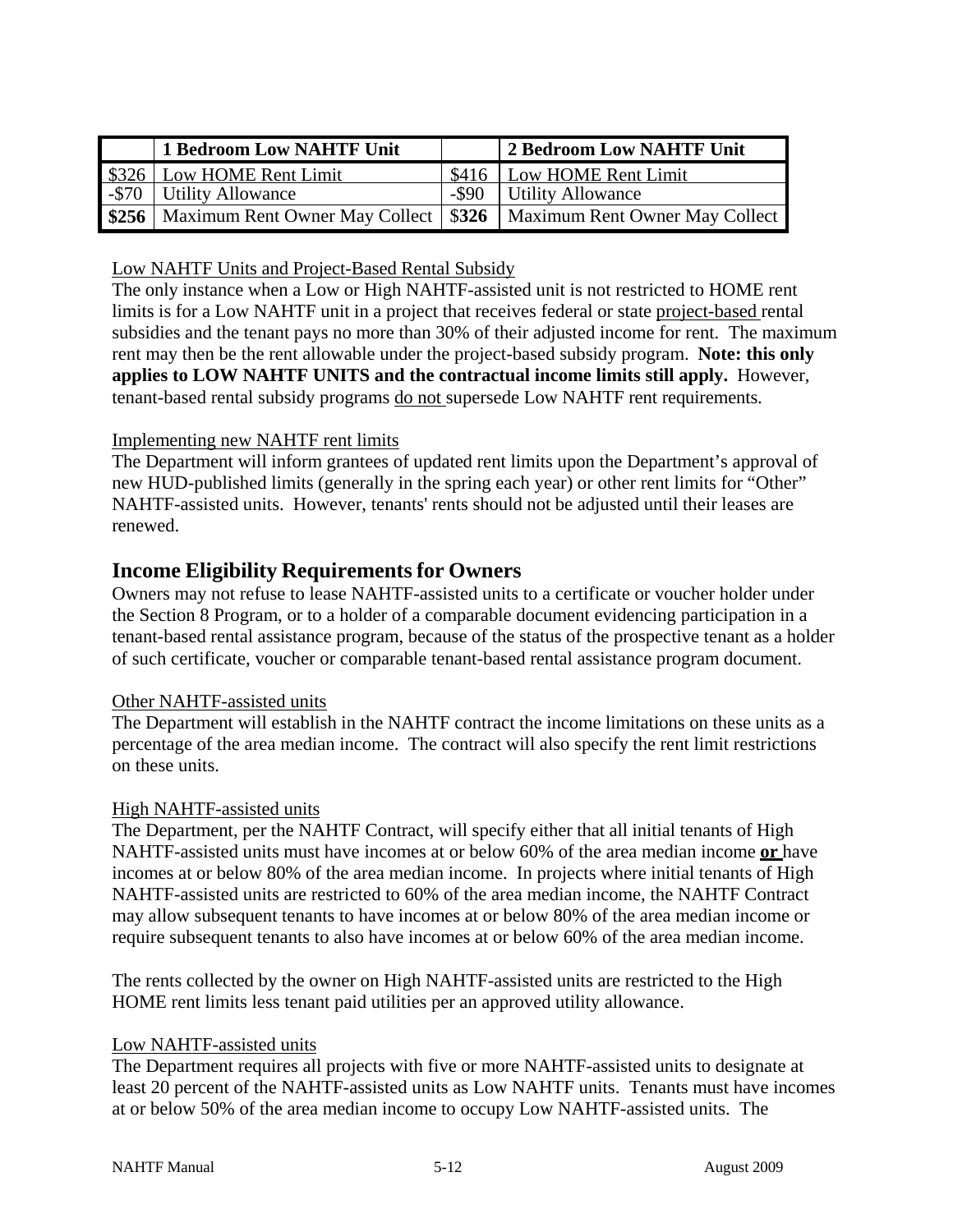Department via the NAHTF Contract may require more than 20 percent of the NAHTF-assisted units to be Low NAHTF-assisted units.

The rents collected by the owner on Low NAHTF-assisted units are restricted to the Low HOME rent limits less tenant paid utilities per an approved utility allowance. The only exception is for Low NAHTF units in a project that receives federal or state project-based rental subsidies and the tenant pays no more than 30% of their adjusted income for rent. The maximum rent may then be the rent allowable under the project-based subsidy program.

## **Income Eligibility Requirements for Grantees**

The Department requires grantees to use the Annual (Gross) Income definition found at 24 CFR Part 5.609 (also referred to as the Section 8 method) to determine applicant income eligibility. Eligibility is based on anticipated income during the next 12 months. A detailed explanation of the Annual (Gross) Income definition can also be found in the "Technical Guide for Determining Income and Allowances for the HOME Program" on pages 11-31 of the publication.

The NAHTF Program allows grantees to use two forms of verification for the Annual (Gross) Income basis of determining income eligibility. These forms are third party verification and review of source documents.

#### Third Party Verification

Third Party Verification is the preferred method of verification in most instances, because a review of documents often does not provide needed information. For example, an employed applicant's pay stubs may not provide sufficient information about the average number of hours worked, overtime, tips, bonuses and anticipated raises.

Under third party verification, a third party (e.g. employer, Social Security Administration, or public assistance agency) is contacted to provide information. Written requests and responses are preferred. However, to clarify or complete missing information on a written response, conversations with a third party are acceptable if documented through a memorandum to the file that documents the contact person, information conveyed and date of call.

To conduct third party verifications, a grantee must obtain a written release from the household that authorizes the third party to release required information.

Some third party providers may, however, be unwilling, unable or charge a fee to provide the needed information in a timely manner. In such cases, the grantee should attempt to find suitable source documentation without the third-party verification – for example, bank statements.

#### Review of Documents

Source documents provided by the applicant may be more appropriate for certain types of income such as persons that are self-employed, and can be used as an alternative to the third party verification method. Source documents, such as wage statements, interest statements, unemployment compensation statements and income tax returns, etc. are reviewed to determine annual (gross) income.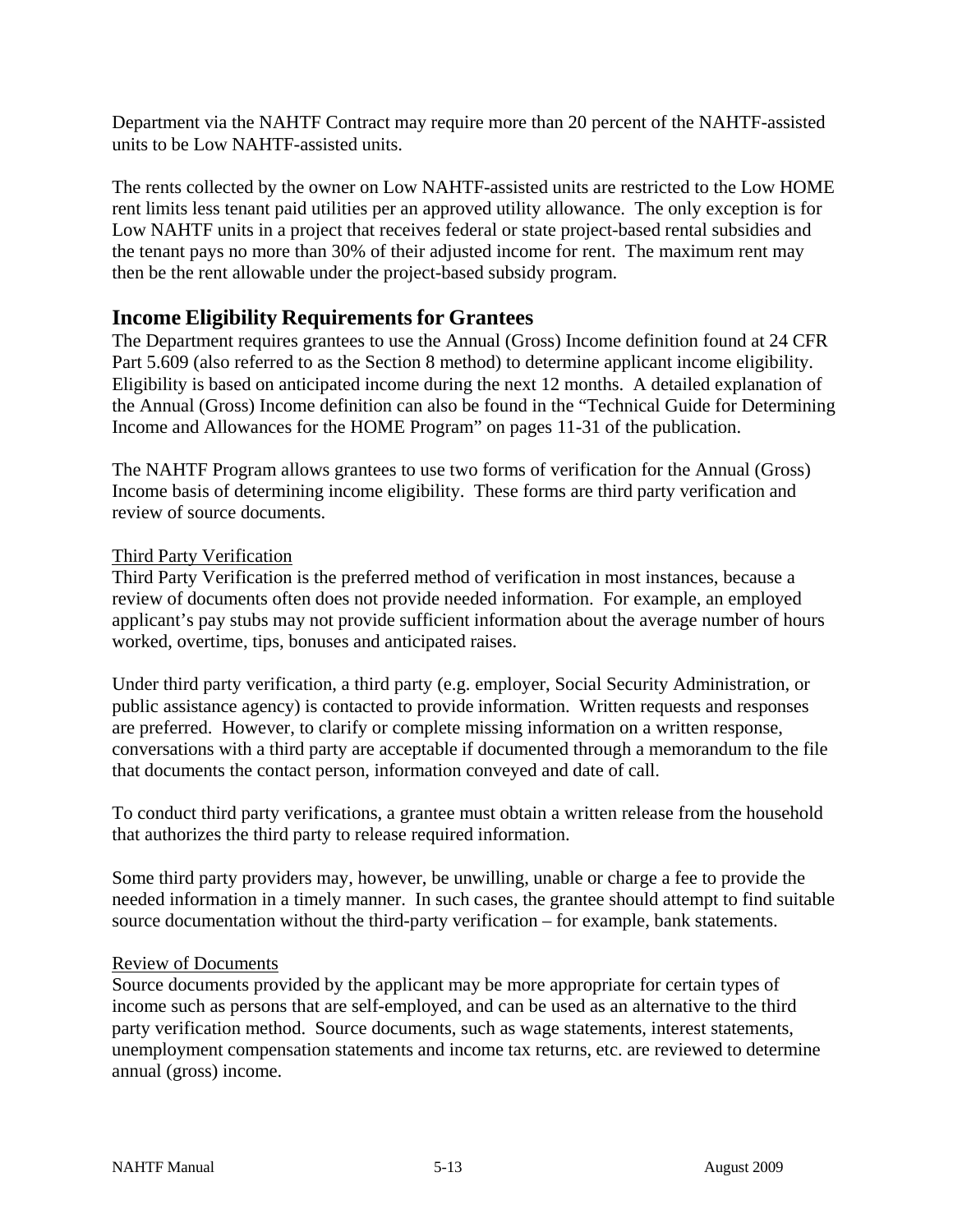#### Calculating Annual (Gross) Income

The Part 5 definition of annual income "inclusions" – types of income to be counted and "exclusions" – types of income that are not considered (income of minors, etc.) comes directly from 24 CFR PART 5.609.

#### Timing of Income Determinations

Income determinations must be completed before a tenant occupies a NAHTF-assisted unit. If the income determination was completed more than six months before the tenant occupies a NAHTF-assisted unit, the determination will need to be redone.

**Remember:** Income eligibility is based on anticipated income. When collecting income verification documentation, property owners (or managers) must also consider any likely changes in income. For example, last year's tax return does not establish anticipated income, nor is it adequate source documentation.

## **Annual Recertification of Income**

Because the NAHTF Program imposes occupancy restrictions over the length of the affordability period, owners must establish systems to recertify tenant income on an annual basis.

Typically, each tenant's income will be examined on the anniversary of the original income evaluation or at lease renewal. However, the owner may adopt an annual schedule and perform all verifications at the same time.

When the Department performs on-site inspections of the project, it will verify that tenant income recertification documentation is in the tenant files.

#### Methods of recertification

The NAHTF program allows two additional methods of income recertification, in addition to the method of collecting source documentation.

- One option is a written statement from the family indicating family size and annual income. This must include a certification from the family that information is complete and accurate, and must indicate that source documents will be provided upon request.
- Another option is a written statement from the administrator of another government program under which the family receives benefits, and that examines the annual (gross) income (not adjusted gross income) of the family each year. The statement must also indicate the family size, or provide the current income limit for the program and a statement that the family's income does not exceed that limit.

### Using alternative recertification methods

If the agency chooses to use either of the two alternative methods described above, owners are still required to collect full source documentation every sixth year of the tenants lease period

#### INCREASES IN TENANT INCOME

A tenant's income is likely to change over time. If these changes occur during the affordability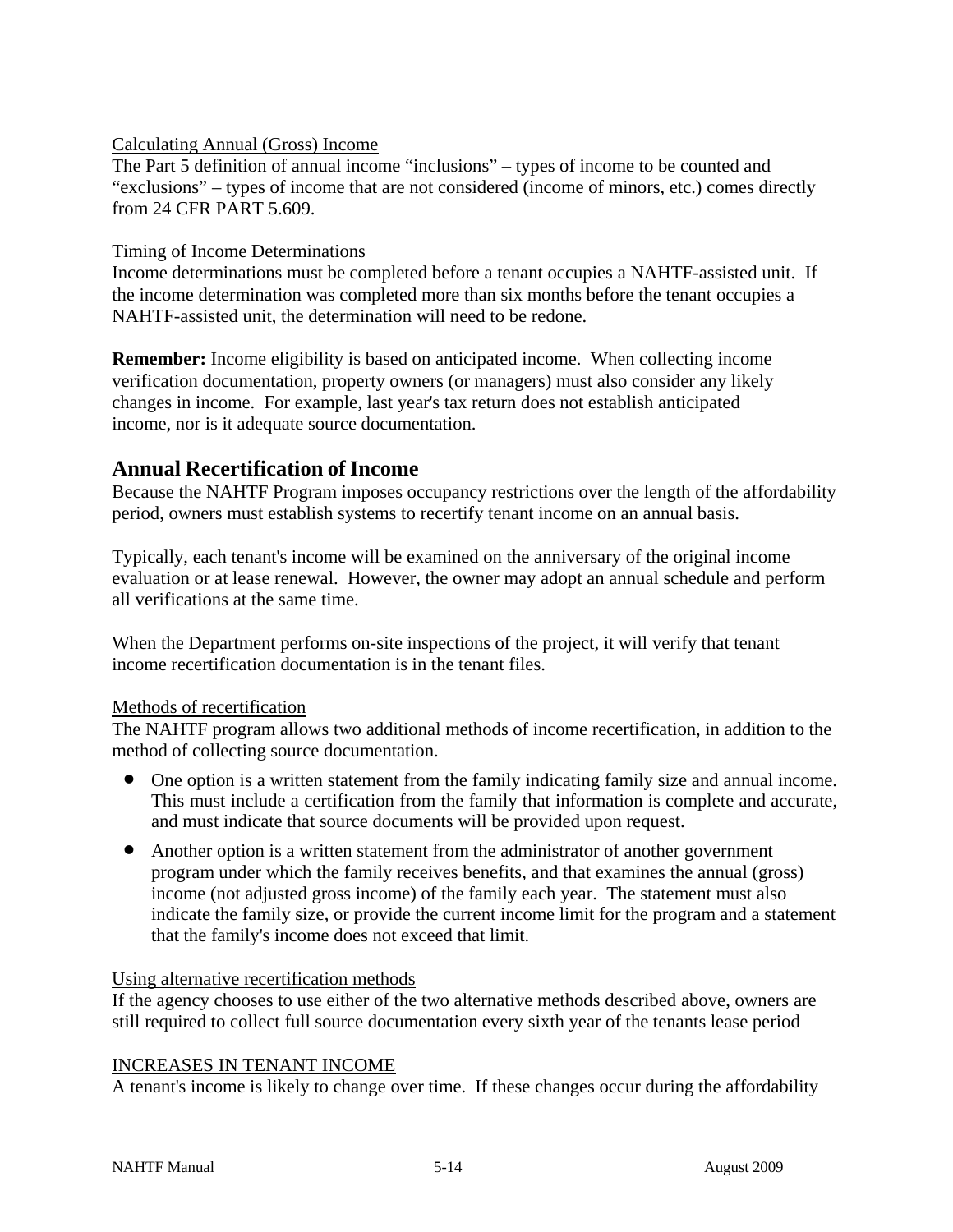period, the project owner must take certain steps to maintain compliance with NAHTF rent and occupancy requirements.

- The project must maintain the correct number of Low, High and Other NAHTF rent units.
- Rents must be adjusted for tenants whose incomes rise above 80 percent of the area median income.
- Owners of projects assisted with NAHTF and Low Income Housing Tax Credits must comply with the specific requirements associated with combining these funding sources. (See additional information later in this chapter)

## Keeping the correct number of High and Low NAHTF rent units

The owner should take the following steps to maintain the correct numbers of High and Low NAHTF rent units.

If the income of a tenant occupying a Low NAHTF rent unit increases, but *does not exceed 80 percent* of area median income, that unit becomes a High NAHTF rent unit. To replace the Low NAHTF rent unit, the owner must rent the next available comparable unit (for "floating" unit projects) or NAHTF-assisted unit (for "fixed" unit projects) to a very-low-income tenant (income at or below 50% of the area median income). Subject to the terms of the lease, the rent of the tenant whose income has increased may be increased to the High HOME rent for the unit. This process should not increase the number of assisted units.

If a tenant's income **increases above 80 percent** of the area median income, the unit this tenant occupies is still considered to be a NAHTF unit, but the tenant's rent must be adjusted as described below.

Adjusting Rent for Over-Income (Above 80% of AMI) Tenants in "Floating Units" Over-income tenants in NAHTF-assisted "floating" units must pay 30 percent of their adjusted income for rent and utilities; however, the rent may not exceed the market rent for comparable, unassisted units in the neighborhood. Rent may only be increased at lease renewal. In projects where the NAHTF units float, the next available unit in the project of comparable size or larger must be rented to a NAHTF-eligible household. The unit occupied by the over-income tenant is no longer considered NAHTF-assisted subject to NAHTF rules after a NAHTF-eligible household rents a comparable unit.

*Note: In units that are financed with both NAHTF and Low Income Housing Tax Credits (LIHTCs), the LIHTC rules apply when a tenant's income exceeds 80% of AMI. Under the LIHTC program, the tenant's rent is not adjusted, and the unit does not need to be replaced by another comparable unit until the tenant's income rises above 140 percent of the LIHTC program eligibility threshold.*

Adjusting Rent for Over-Income (Above 80% of AMI) Tenants in "Fixed Units" Over income tenants in NAHTF-assisted "fixed" units must pay 30 percent of their adjusted income for rent and utilities. Rent may only be increased at lease renewal. There is no rent cap for "fixed" units.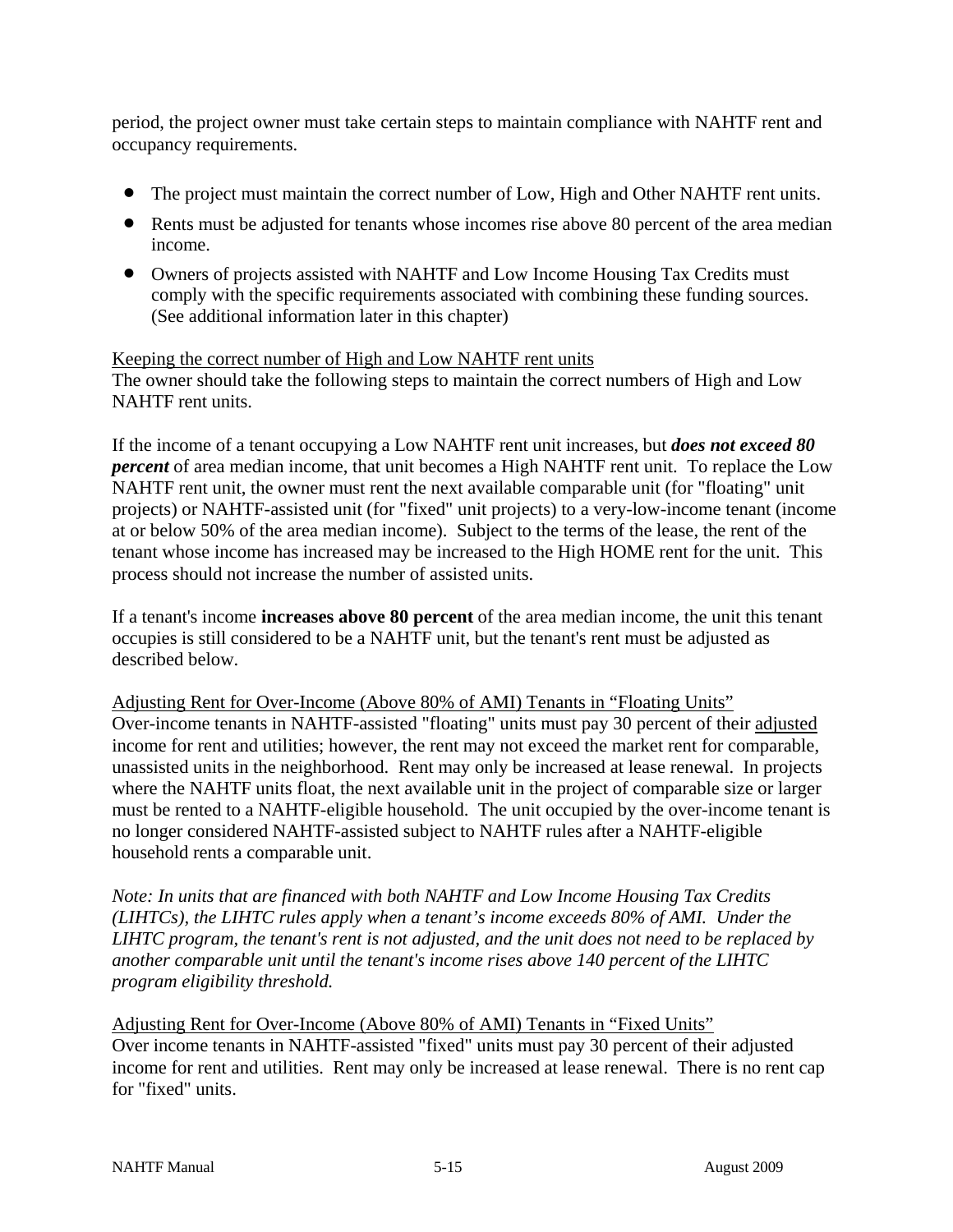Computing adjusted income for purposes of adjusting rent for over-income tenants is derived by subtracting any of the following deductions (also called allowances) that apply to the household from a household's annual (gross) income:

- \$480 for each dependent (includes any of the following family members who are not the head of household or spouse: persons under 18, handicapped/ disabled family members, or full-time students);
- Reasonable child care expenses (for children 12 and under) during the period for which annual income is computed that enable a family member to work or go to school, if no adult is available in the household to provide child care;
- For elderly households (62 and older) only, medical expenses, including medical insurance premiums, in excess of three percent of annual income that are anticipated during the period for which annual income is computed and that are not covered by insurance;
- Reasonable expenses in excess of three percent of annual income for the apparatus and care of a handicapped or disabled family member that enable that person or another person to work that are anticipated during the period for which annual income is computed;
- \$400 for any elderly family (head of household or spouse is 62 or older or handicapped or disabled).

For a detailed discussion of calculating annual and adjusted income under Section 8 rules, see the HOME Model Series "Technical Guide for Determining Income and Allowances for the HOME Program." For up-to-date rules and requirements, consult the regulations at 24 CFR Part 5 (subpart F).

### **Leases**

The lease between the owner and the tenant in a NAHTF-assisted property must be for at least one year, unless another lease length is mutually agreed upon by the tenant and the owner. The lease between the owner and tenant in a NAHTF-assisted property *can not* contain any of the following provisions either explicitly stated or implied:

• Agreement to be sued

Agreement by the tenant to be sued, to admit guilt, or to a judgment in favor of the owner in a lawsuit brought in connection with the lease.

• Treatment of property

Agreement by the tenant that the owner may seize or sell personal property of household members without notice to the tenant and a court decision on the rights of the parties. This provision does not apply to disposition of personal property left by a tenant who has vacated a property.

- Excusing owner from responsibility Agreement by the tenant not to hold the owner or the owner's agents legally responsible for any action or failure to act, whether intentional or negligent.
- Waiver of notice

Agreement of the tenant that the owner may institute a lawsuit without notice to the tenant.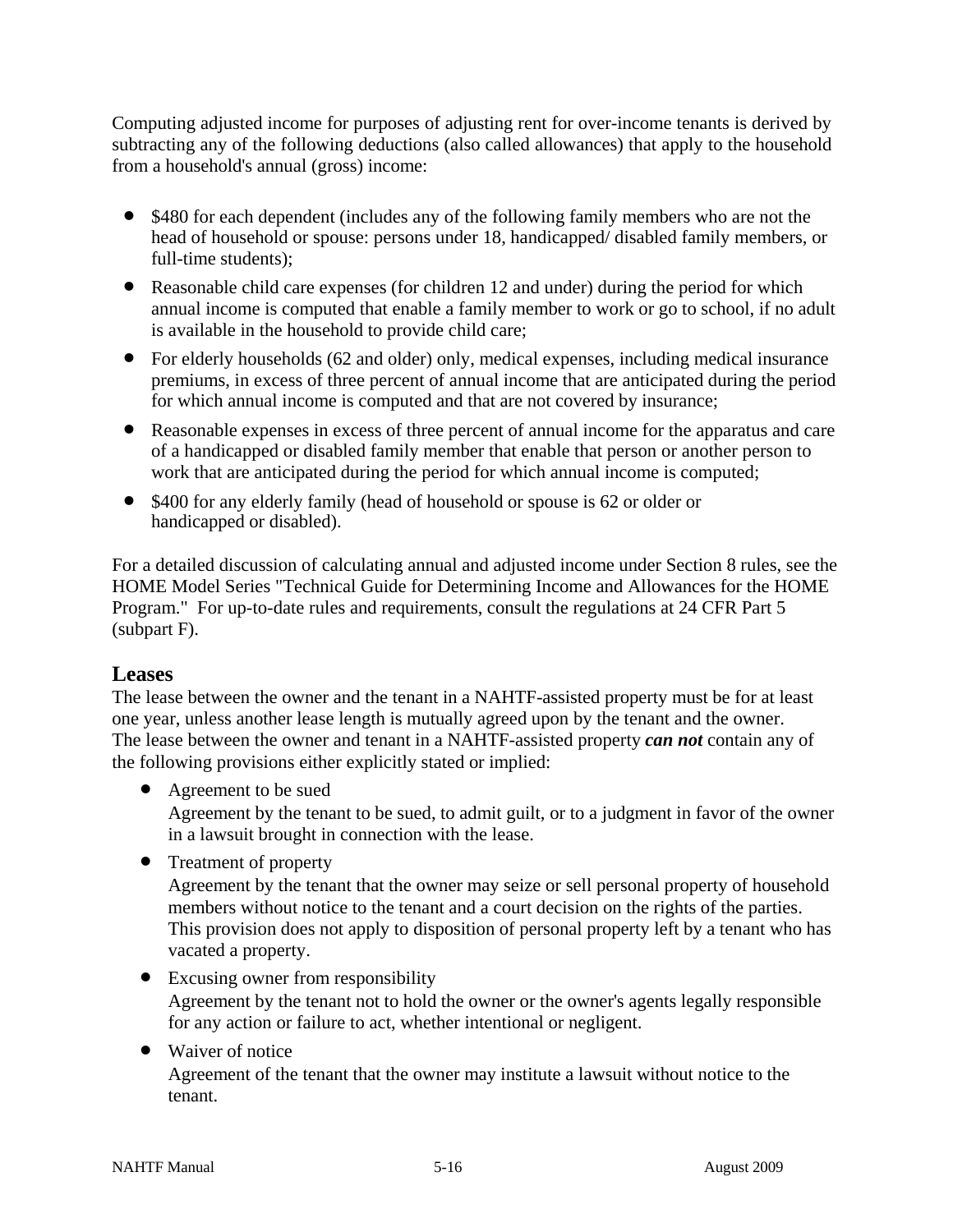• Waiver of legal proceedings

Agreement of the tenant that the owner may evict the tenant or household members without instituting a civil court proceeding in which the tenant has the opportunity to present a defense, or before a court decision on the rights of the parties.

- Waiver of a jury trial Agreement by the tenant to waive any right to a trial by jury.
- Waiver of right to appeal court decision Agreement by the tenant to waive the tenant's right to appeal or to otherwise challenge in court a court decision in connection with the lease.
- Tenant chargeable with cost of legal actions regardless of outcome Agreement by the tenant to pay attorney's fees or other legal costs, even if the tenant wins in a court proceeding by the owner against the tenant. The tenant, however, may be obligated to pay costs if the tenant loses.

Owners may terminate tenancy or refuse to renew a lease only upon 30 days' written notice, and only for: serious or repeated violation of the terms and conditions of the lease; violation of applicable federal, state or local law; completion of the tenancy period for transitional housing or for other good cause that is clearly defined in the lease.

An owner of NAHTF-assisted rental housing must adopt written tenant selection policies and criteria that:

- Are consistent with the purpose of providing housing for very low-income and low-income families;
- Are reasonably related to program eligibility and the applicants' ability to perform the obligations of the lease;
- Provide for the selection of tenants from a written waiting list in the chronological order of their application, insofar as is practicable; and
- Give prompt written notification to any rejected applicant of the grounds for any rejection.

## **Monitoring**

The Department monitors rental projects for compliance throughout the affordability period including review of the annual Rental Housing Project Compliance report. Grantees must keep superb records to document compliance of all requirements including demonstrating that:

- The project is marketed to qualified applicants,
- Tenants are screened for eligibility,
- Rent and occupancy targets are observed, and
- Adequate property maintenance is conducted.

## **Record Keeping**

As for all program activities, NAHTF requires documentation for rental projects to show that all program regulations have been met. Because of the long-term monitoring required for rental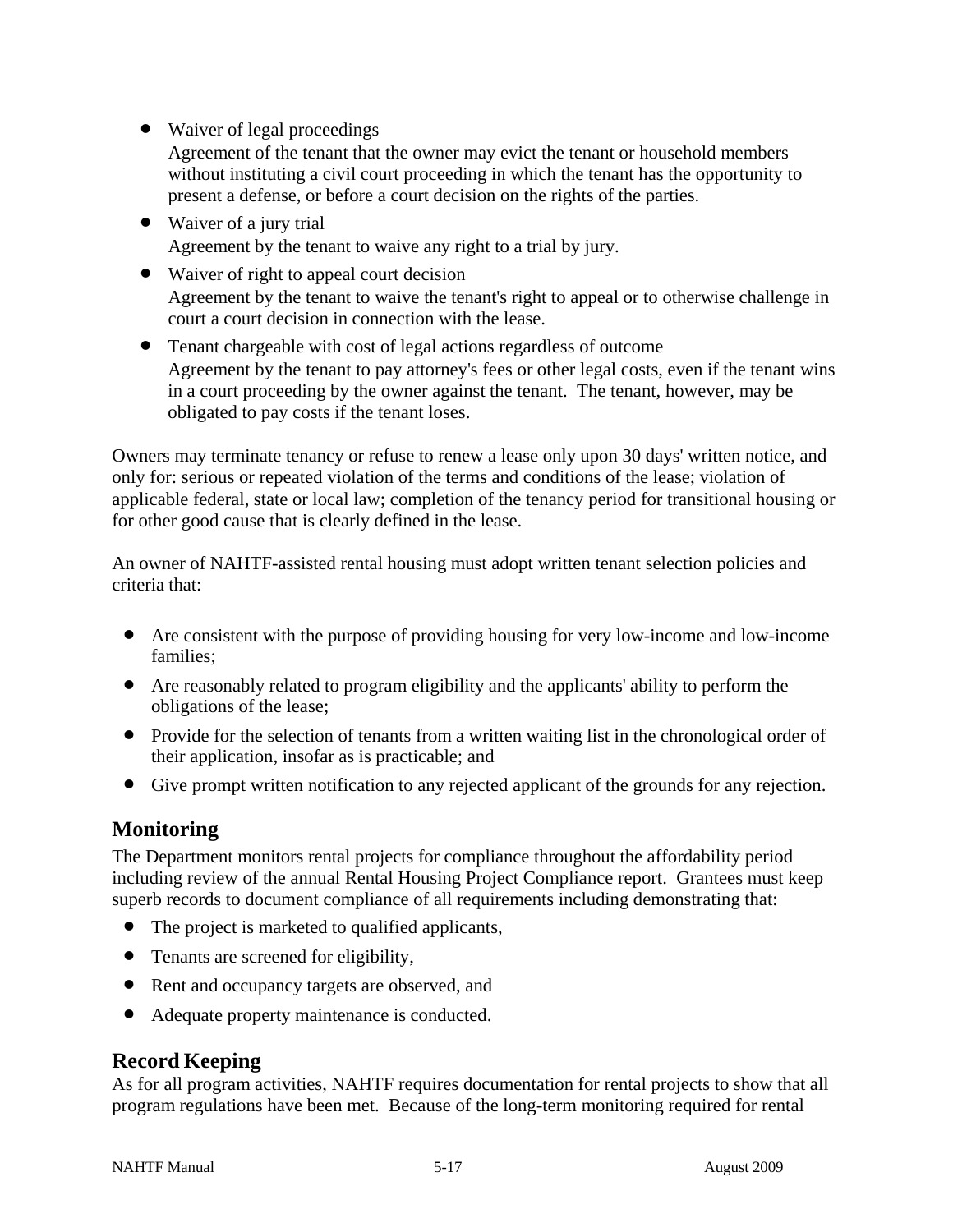projects, however, record-keeping responsibilities are more extensive. This section briefly describes the record-keeping responsibilities associated with rental housing for the property owner.

#### Property owner records

One of the owner's responsibilities is to keep adequate records, to be able to demonstrate compliance with NAHTF requirements. The owner should keep both project and tenant records.

- Project records should include documentation to back-up rent and utility allowance calculations. If the project's NAHTF-assisted units are "floating," the owner should also keep records to show how NAHTF occupancy targets were met (for example, rental logs to show that as units were vacated or tenants became over-income, NAHTF-assisted units were properly replaced).
- Tenant files should include the documentation necessary to demonstrate that each NAHTFassisted unit is properly occupied by an income-eligible tenant. Such documentation includes: the tenant's application, initial income verification documents, subsequent income recertification documents and the tenant's lease.

General rental housing records must be kept for three years after project completion. Tenant income and rent records must be kept for the most recent three years, until three years after the end of the affordability period.

## **Reporting**

The Department requires that agencies submit a Rental Housing Project Compliance Report annually until the end of the project's affordability period. The form is available on the Department's website.

## **Program Design**

The following design issues must be addressed prior to application.

### *An acceptable tenant selection process must include:*

- 1) *Clearly defined Application Process* that includes (1) applicant eligibility, including income eligibility, (2) formal notification of selection and non-selection, (3) application acceptance dates, and (4) application review process
- 2) *Priority Ranking System for selection,* if applicable*,* must not contain discriminatory criteria such as preference for minorities or large families.
- 3) *Additional selection criteria,* if applicable, including criminal background check and credit reports. Include an explanation of when these criteria will be reviewed and objective measurements of how the information will be used.
- 4) *Waiting list management,* including if, how and where a waiting list will be maintained and how applicants on the list be notified of status.
- *5) Conflict of Interest Clause*
- *6) Grievance Procedures*
- 7) *Process for Amending the tenant selection process*, including language that amendments must be approved by the NDED Program Representative

### *An eligible Lease Agreement must contain the following information:*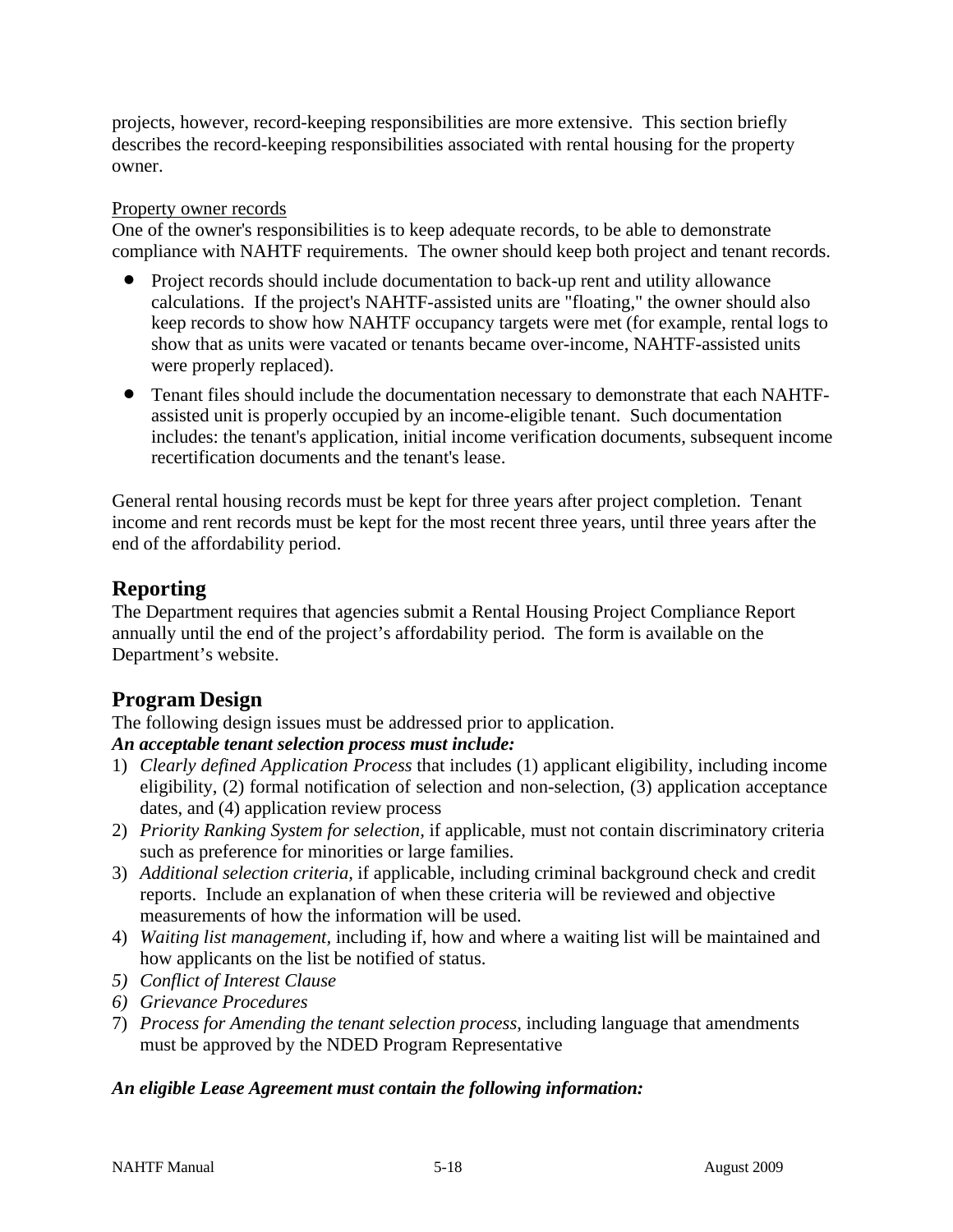The lease agreement must contain the requirements related to (1) educational services the tenant must participate in and (2) tenant contributions, above and beyond rent, to be used at time of home purchase (if applicable) and how these funds will be managed. The lease agreement cannot contain many prohibited provisions either explicitly stated or implied. Look for a list of prohibited provisions earlier in this chapter.

### *If the project is a long-term lease/purchase program, homebuyer program guidelines must include the following:*

- 1) *Requirements of the tenant,* including income eligibility requirements, monthly or annual contributions to a home purchase fund, participation in educational programs, required time period of tenancy required before purchase, etc.
- 2) *Management of the home purchase fund,* if the tenant is making contributions to a fund that will eventually be used to purchase a home, an explanation of who will manage the fund, how it will be managed and how the funds will be distributed if the tenant is not ready, willing or able to purchase an eligible property at the end of the allowable period.
- *3) Conflict of Interest Clause*
- *4) Grievance Procedures*
- 5) *Process for Amending Program Guidelines*, including language that amendments must be approved by the NDED Program Representative
- 6) *Types of assistance provided to purchase a home,* including NAHP funds and other sources such as employer contributions in an employer assisted housing program
- 7) *Amounts of assistance allowed for purchasing a home*, including NAHP funds and other sources such as employer contributions in an employer assisted housing program
- 8) *Eligible Properties*, including whether the tenant must by the occupied unit, the geographic boundaries where the properties must be located, etc.
- 9) *Methods for ensuring the affordability period* and *principle residence requirement* that include (1) project-wide recapture or resale provisions, (2) legal instruments to be used, (3) how rental project affordability period requirements will be maintained if the NAHP-assisted unit is purchased prior to the end of the NAHP affordability period.
- 10) *Appropriate Lead Based Paint Procedures*, if applicable.
- 11) *Relocation policy*, if applicable
- 12) *Rehabilitation process*, if applicable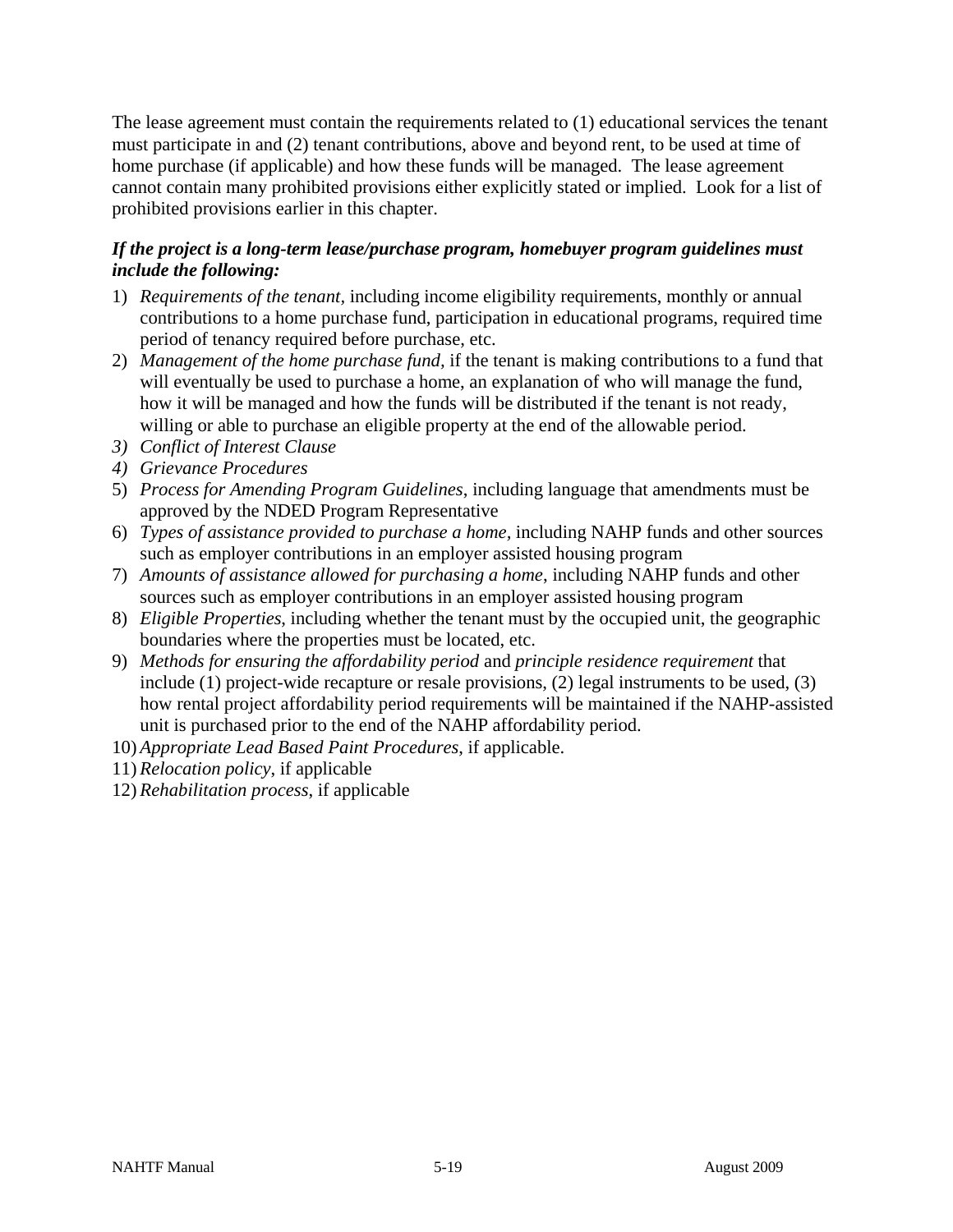## **Using the Low Income Housing Tax Credits with NAHTF Funds**

There are essentially two ways NAHTF funds can be used with NIFA tax credits.

#### Loans

Loan: NAHTF funds may be provided in the form of a loan and can usually be counted in the eligible basis for the project. Contact NIFA for more information.

### **Grants**

NAHTF funds may be provided in the form of a grant, but, they are usually not counted in the eligible basis for the project, and therefore do not contribute to the credits for which the project is eligible. Contact NIFA for more information.

**Most Rental Projects are funded with several funding sources, each source having a set of restrictions. The following information is meant to help keep projects in compliance with the Low Income Housing Tax Credit Program, the Nebraska HOME Program and the NAHTF Program when two or more of these sources are combined in one project.**

| <b>NIFA Tax Credit</b>   | $\sim$ $\sim$ $\sim$ $\sim$ $\sim$ $\sim$ $\sim$ $\sim$<br><b>Combining NIFA Tax</b> | <b>Combining NIFA Tax Credits with</b>    |
|--------------------------|--------------------------------------------------------------------------------------|-------------------------------------------|
| <b>Program Rules</b>     | <b>Credits with HOME</b>                                                             | <b>NAHTF</b>                              |
| At least 20 percent of   | If HOME funds are                                                                    | On projects with 5 or more NAHTF-         |
| assisted units must be   | provided at below the                                                                | assisted units at least 20 percent of the |
| reserved for households  | market interest rate, at                                                             | units must serve households with          |
| with incomes at or       | least 40 percent of the                                                              | incomes at or below 50 percent of area    |
| below 50 percent of area | units must                                                                           | median income.                            |
| median;                  | be reserved for                                                                      |                                           |
| 0r                       | households with incomes                                                              |                                           |
| 40 percent of the units  | at or below 50 percent of                                                            |                                           |
| must be reserved for     | the area median income                                                               |                                           |
| households with          | to qualify for the 9                                                                 |                                           |
| incomes at or below 60   | percent credit.                                                                      |                                           |
| percent of area median   | Otherwise, on projects                                                               |                                           |
| income.                  | with 5 or more HOME-                                                                 |                                           |
|                          | assisted units at least 20                                                           |                                           |
|                          | percent of the units must                                                            |                                           |
|                          | serve households with                                                                |                                           |
|                          | incomes at or below 50                                                               |                                           |
|                          | percent of area median                                                               |                                           |
|                          | income (to meet HOME)                                                                |                                           |
|                          | requirements).                                                                       |                                           |

### *Occupancy Requirements*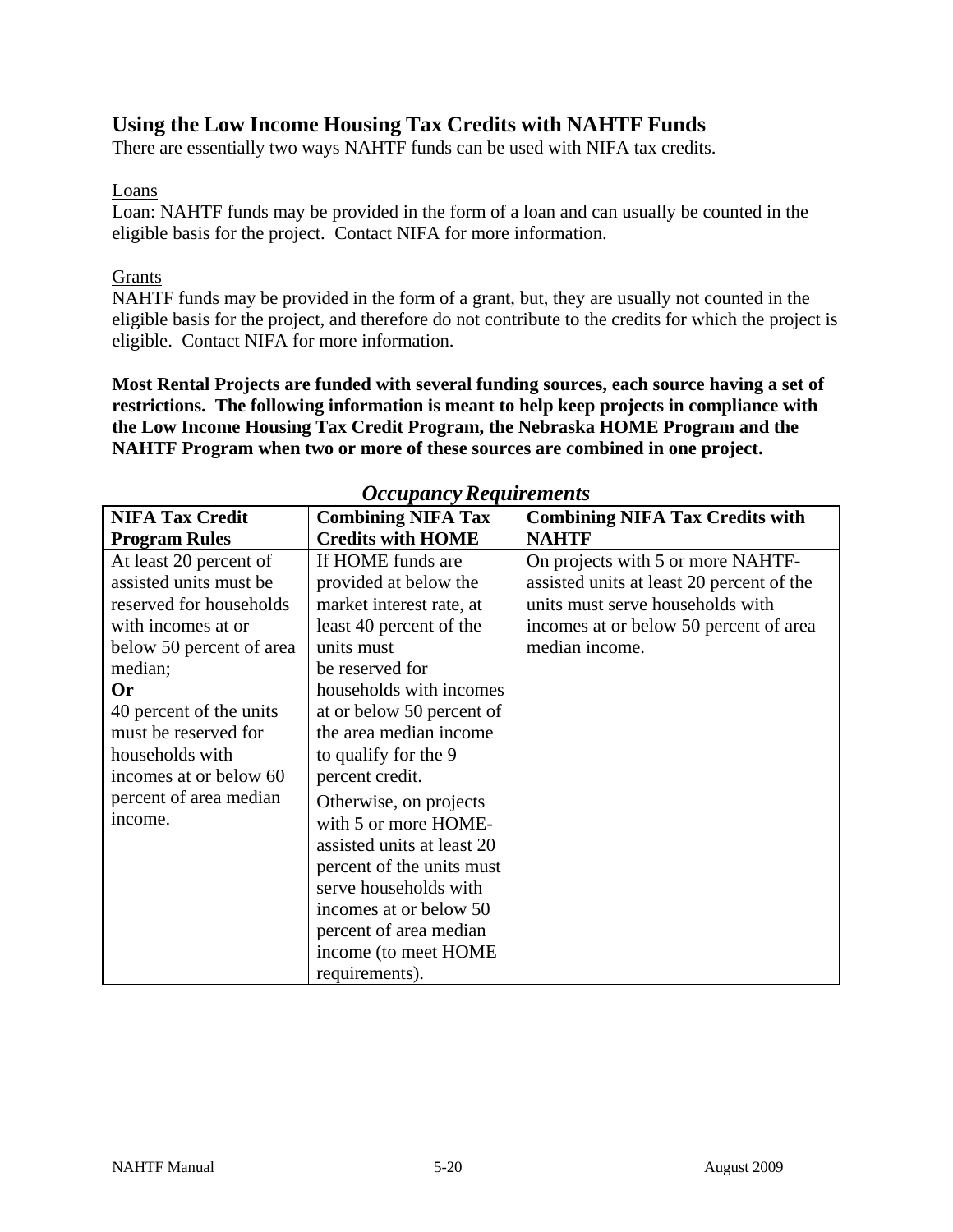| <b>Rent Requirements</b>                                                                                                                                                                                                                                                                            |                                                                                                                                                                                                                                                                                              |                                                                                                                                                                                                                                                                                                                                                             |  |
|-----------------------------------------------------------------------------------------------------------------------------------------------------------------------------------------------------------------------------------------------------------------------------------------------------|----------------------------------------------------------------------------------------------------------------------------------------------------------------------------------------------------------------------------------------------------------------------------------------------|-------------------------------------------------------------------------------------------------------------------------------------------------------------------------------------------------------------------------------------------------------------------------------------------------------------------------------------------------------------|--|
| <b>NIFA Tax Credit Program</b>                                                                                                                                                                                                                                                                      | <b>Combining NIFA Tax</b>                                                                                                                                                                                                                                                                    | <b>Combining NIFA Tax</b>                                                                                                                                                                                                                                                                                                                                   |  |
| <b>Rules</b>                                                                                                                                                                                                                                                                                        | <b>Credits with HOME</b>                                                                                                                                                                                                                                                                     | <b>Credits with NAHTF</b>                                                                                                                                                                                                                                                                                                                                   |  |
| Rents for qualified units must<br>not exceed the rent limit set for<br>the program. These limits are<br>set by bedroom size and are<br>based on the qualifying<br>incomes of an imputed<br>household size. They are<br>provided by the Nebraska<br><b>Investment Financing Authority</b><br>(NIFA). | For units to qualify as both tax<br>credit and HOME-assisted<br>units, rents cannot exceed<br>either program limit. Low<br>HOME rent units are subject<br>to Low HOME rents and tax<br>credit limits and High HOME<br>rent units are subject to High<br>HOME rents and tax credit<br>limits. | For units to qualify as both<br>tax credit and NAHTF-<br>assisted units, rents cannot<br>exceed either program limit.<br>Low NAHTF rent units are<br>subject to Low NAHTF rents<br>and tax credit limits, High<br>NAHTF rent units are<br>subject to High NAHTF<br>rents and tax credit limits,<br>and Other NAHTF rent units<br>are subject to Other NAHTF |  |
|                                                                                                                                                                                                                                                                                                     |                                                                                                                                                                                                                                                                                              | rents and tax credit rent<br>limits.                                                                                                                                                                                                                                                                                                                        |  |

| <b>NIFA Tax Credit Program</b>         | <b>Combining NIFA Tax</b>             | <b>Combining NIFA Tax</b>           |
|----------------------------------------|---------------------------------------|-------------------------------------|
| <b>Rules</b>                           | <b>Credits with HOME</b>              | <b>Credits with NAHTF</b>           |
| Documentation --Tenants must           | <i>Documentation</i> --Initial tenant | Documentation --Tenants             |
| provide acceptable                     | eligibility documentation for         | must provide acceptable             |
| documentation of income from           | both programs is the same.            | documentation of income             |
| a third party source. All              |                                       | from a third party source.          |
| sources of income are verified.        | <i>Definitions</i> –The Department    | All sources of income are           |
|                                        | also requires the use of the          | verified.                           |
| <i>Definitions</i> --The tax credit    | Section 8 definition of income        | <i>Definitions</i> --The tax credit |
| program defines income using           | for HOME.                             | program defines income              |
| the Section 8 definition of            |                                       | using the Section 8                 |
| annual (gross) income.                 | Asset Income --Follow more            | definition of annual (gross)        |
|                                        | stringent HOME rules and              | income.                             |
| <i>Asset Income --Assets \$5000 or</i> | verify all asset income.              |                                     |
| less: tenants certify asset            |                                       |                                     |
| amount and income. Use actual          |                                       | Asset Income --Follow more          |
| income.                                |                                       | stringent NAHTF rules and           |
|                                        |                                       | verify all asset income.            |
| Assets above \$5000: verify            |                                       |                                     |
| amount and income. Use larger          |                                       |                                     |
| of actual income from assets or        |                                       |                                     |
| imputed asset income.                  |                                       |                                     |

# *Establishing Tenant Eligibility*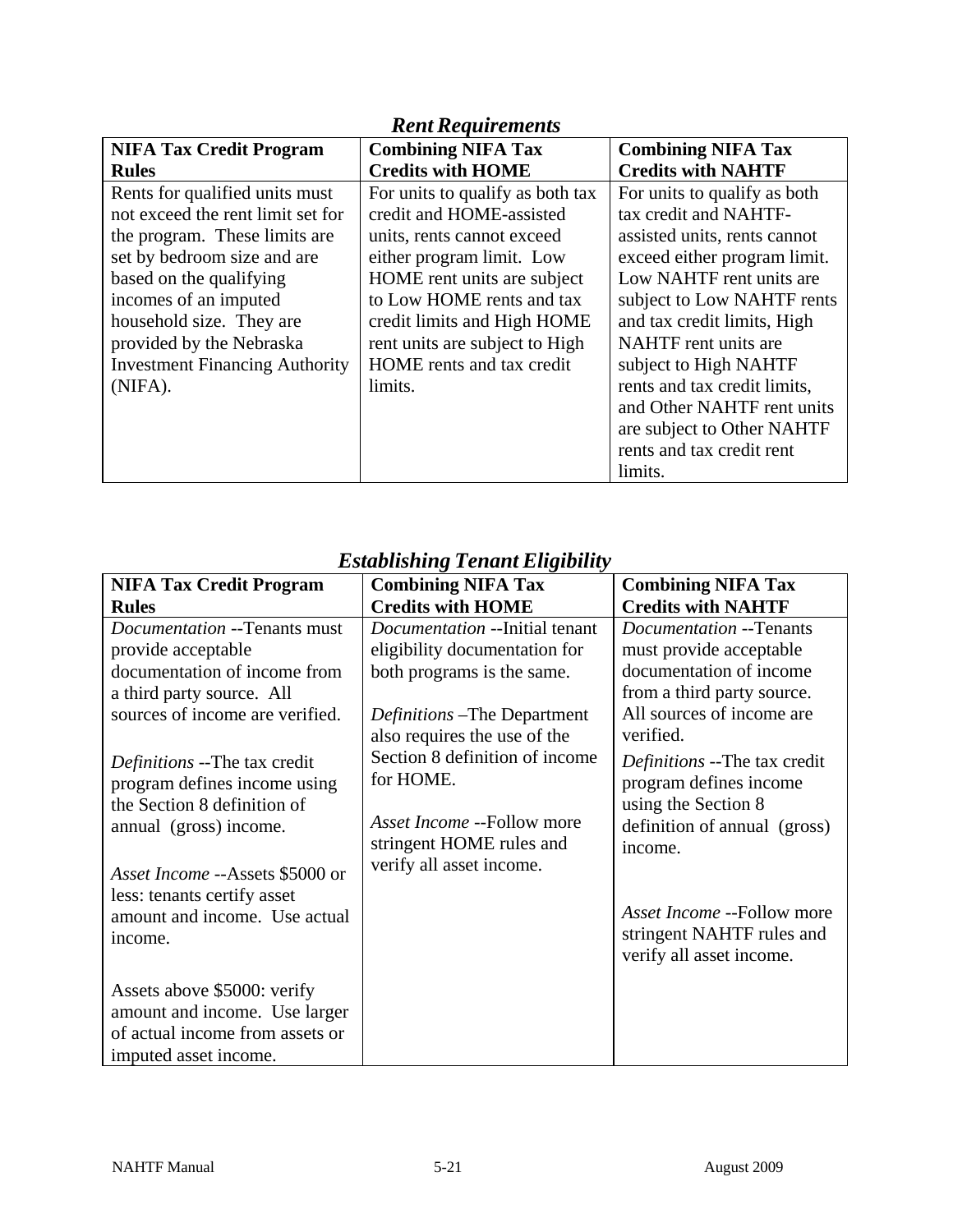| <b>NIFA Tax Credit Program</b>   | <b>Combining NIFA Tax</b>      | <b>Combining NIFA Tax</b> |  |  |
|----------------------------------|--------------------------------|---------------------------|--|--|
| <b>Rules</b>                     | <b>Credits with HOME</b>       | <b>Credits with NAHTF</b> |  |  |
| Reexaminations are performed     | Tax credit/HOME projects       | Tax credit/NAHTF projects |  |  |
| annually following the same      | may request waivers from       | must follow the more      |  |  |
| procedures as at initial         | NIFA in order to perform       | stringent NIFA tax credit |  |  |
| certification; however, an       | reexaminations similar to      | requirements.             |  |  |
| owner may request a waiver       | HOME. Otherwise, the project   |                           |  |  |
| from NIFA for reexamination      | must follow the more stringent |                           |  |  |
| requirements if all units in the | tax credit requirements.       |                           |  |  |
| project are tax credit units.    |                                |                           |  |  |
|                                  |                                |                           |  |  |

## *Reexaminations of Income*

# *Over-Income Tenants*

| <b>NIFA Tax Credit Program</b>                 | <b>Combining NIFA Tax</b>         | <b>Combining NIFA Tax</b>       |
|------------------------------------------------|-----------------------------------|---------------------------------|
| <b>Rules</b>                                   | <b>Credits with HOME</b>          | <b>Credits with NAHTF</b>       |
| Rent for over-income tenants                   | HOME rules defer to tax credit    | NAHTF rules defer to tax        |
| remains restricted. An owner                   | rules -- rent remains restricted. | credit rules – rent remains     |
| <i>may</i> increase an over-income             | (In other words, in no case can   | restricted. (In other words, in |
| tenants rent, but <i>only <b>after</b></i> the | the rent exceed limits set by     | no case can the rent exceed     |
| unit is replaced with another                  | the tax credit program).          | limits set by the tax credit    |
| low-income unit in the project,                |                                   | program).                       |
| thereby keeping the portion of                 |                                   |                                 |
| low-income units above the                     |                                   |                                 |
| minimum amount required for                    |                                   |                                 |
| the owner to be eligible for the               |                                   |                                 |
| credit.                                        |                                   |                                 |
| "Over-income" is defined as                    |                                   |                                 |
| above 140 percent of the                       |                                   |                                 |
| project income limit (not 140)                 |                                   |                                 |
| percent of the area median                     |                                   |                                 |
| income).                                       |                                   |                                 |

## *Monitoring*

| *************                                                                        |                                                                 |                                                        |  |
|--------------------------------------------------------------------------------------|-----------------------------------------------------------------|--------------------------------------------------------|--|
| <b>NIFA Tax Credit Program</b>                                                       | <b>Combining NIFA Tax</b>                                       | <b>Combining NIFA Tax</b>                              |  |
| <b>Rules</b>                                                                         | <b>Credits with HOME</b>                                        | <b>Credits with NAHTF</b>                              |  |
| Projects are monitored<br>annually throughout the                                    | The Department and NIFA will<br>each monitor according to their | The Department and NIFA<br>will each monitor according |  |
| affordability period.                                                                | program requirements.                                           | to their program<br>requirements.                      |  |
| Statement of compliance is<br>submitted annually with<br>documentation of occupancy. |                                                                 |                                                        |  |
| On-site inspections are<br>conducted by NIFA.                                        |                                                                 |                                                        |  |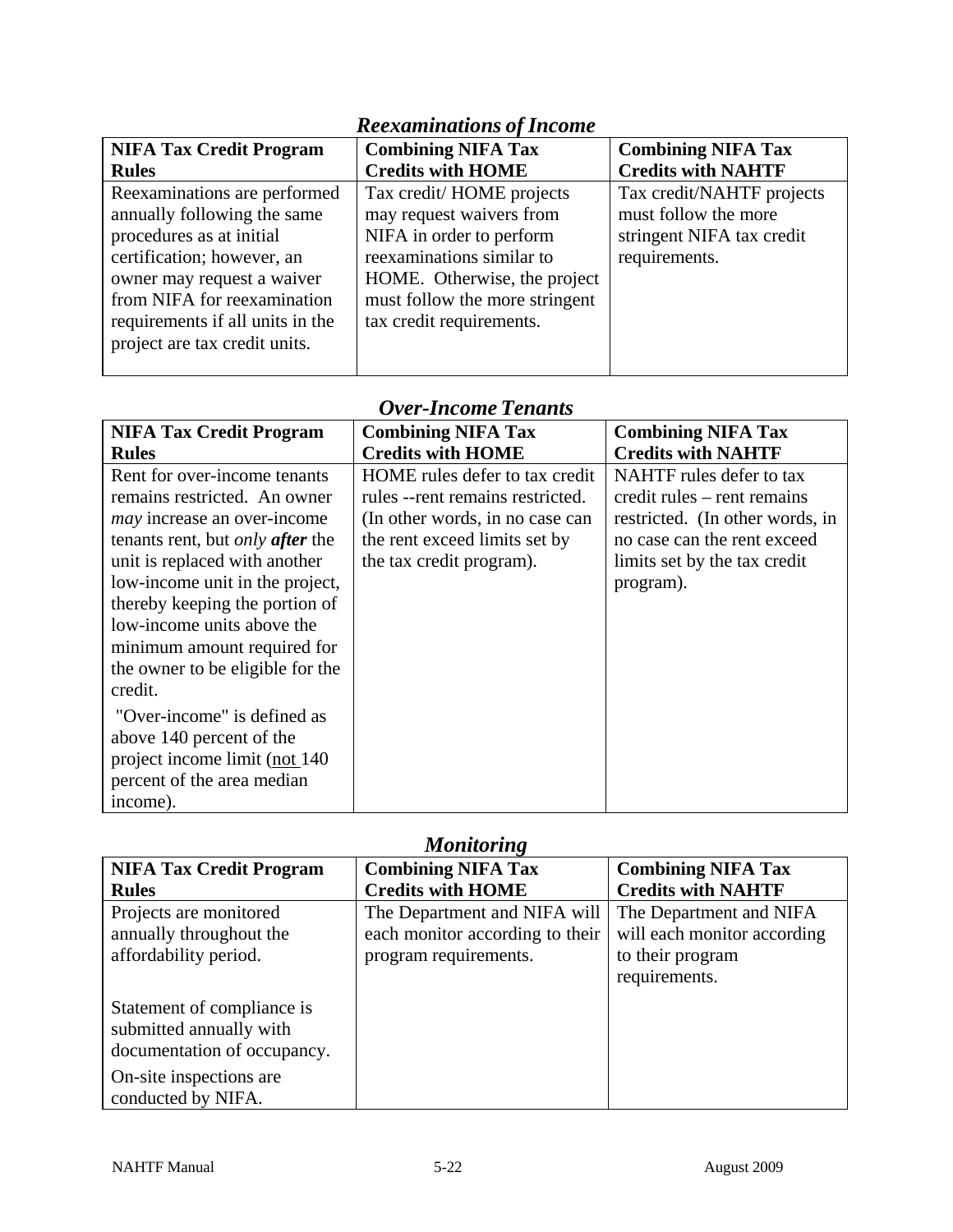### Rents

When combining the two types of funding, two sets of rent rules apply. Qualified tax credit units must not exceed tax credit rent limits, while NAHTF-assisted units must meet NAHTF rent requirements. If a unit is being counted under both programs, the stricter rent limit applies.

- Low NAHTF rent units are subject to the lower of the Low HOME rent and the tax credit rent.
- High NAHTF rent units are subject to the lower of the High HOME rent and the tax credit rent.
- Other NAHTF rent units are subject to the lower of the Other NAHTF rent limits set-forth in the project contract and the tax credit rent.

When tenants receive additional subsidy through rental assistance programs such as Section 8, additional requirements apply.

- NAHTF allows the rent to be raised to the rental assistance program limit only if the tenant pays no more than 30 percent of adjusted income, the subsidy is project-based (not tenantbased), and the tenant's income is less than 50 percent of the area median income.
- Tax credit rules state that if the rental assistance program rent limit exceeds the tax credit rent, the unit rent may be raised to the higher limit as long as tenants pay no more than 30 percent of their adjusted monthly income for housing costs.
- In a joint tax credit/ NAHTF-assisted unit, where the NAHTF unit is designated by the Department as a HOME-eligible match unit, the stricter HOME requirements would apply.
- In a joint tax credit/NAHTF-assisted unit, where the NAHTF unit is not designated by the Department as a HOME-eligible match unit, the unit rent may be raised to the higher limit as long as tenants pay no more than 30 percent of their adjusted monthly income for housing costs.

### Establishing tenant eligibility

Both the NAHTF and tax credit programs require project owners to certify tenants' incomes, to ensure that they are income-eligible and that the project is in compliance with initial occupancy requirements.

- To demonstrate eligibility under both programs, property managers must have tenants certify their income, and obtain supporting documentation. This documentation must be kept in project unit files for review by the monitoring agencies.
- Under tax credit rules the Section 8 definition of annual (gross) income is used.
- The Department requires the use of the Section 8 definition of annual (gross) income for NAHTF projects.

A difference between NAHTF and tax credit rules is that NAHTF requires verification of all asset income, whereas the tax credit rules require verification of asset income if the household's assets are greater than \$5,000. For total assets of less than \$5,000, the tax credit program allows tenants to provide a signed statement of asset income.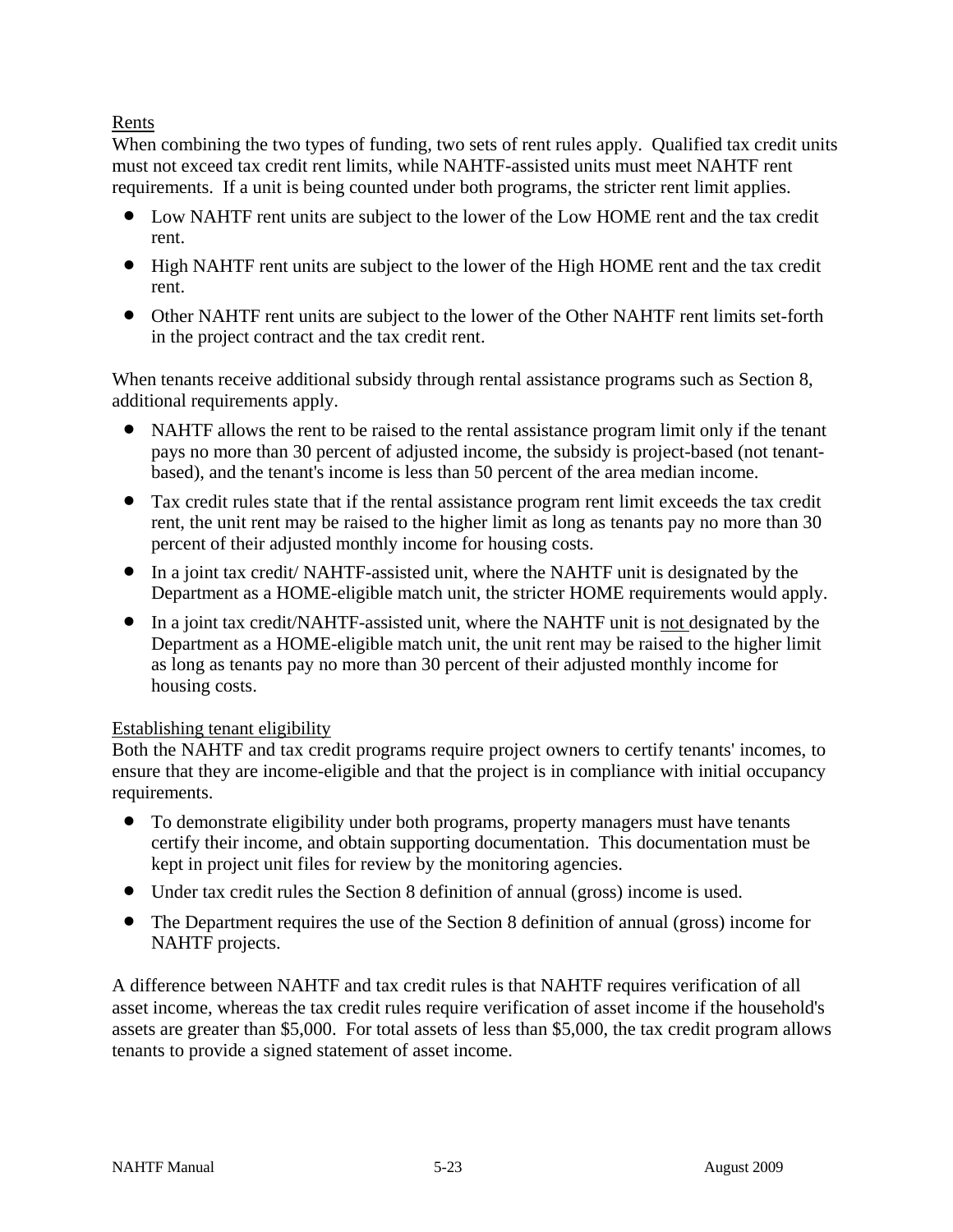A tenant in a unit subsidized by both sources of funds would have to comply with the stricter NAHTF requirements.

#### Reexaminations of tenant eligibility

The tax credit program does not allow alternative methods of tenant recertification.

#### Over-income tenants

The NAHTF and tax credit programs have slightly different approaches to over-income tenants. The definition of an over-income tenant differs under the two programs. Tax credit rules define "over-income" as having income above 140 percent of the project income limit. Under NAHTF, the tenants are considered over-income if their income rises above 80 percent of area median income.

Further, unlike under NAHTF, the rent remains restricted under the tax credit program. An owner may increase an over-income tenant's rent, but only **after** the unit is replaced with another low-income unit in the project, thereby keeping the portion of low-income units above the minimum amount required for the owner to be eligible for the credit. To resolve this conflict, the Department states that when funds from both programs are used on the same unit, the tax credit rules should be followed.

#### Monitoring

Both programs require annual monitoring to ensure compliance with program rules over the length of a pre-established affordability period. The Department and the Nebraska Investment Finance Authority will each monitor according to their program requirements.

### **Using NAHTF and Other Local, State and Federal Subsidy Programs**

NAHTF funds may be used with other subsidy programs, including but not limited to, Nebraska HOME, Lincoln and Omaha Community Development Block Grant and HOME programs, USDA- Rural Development 515 and 538 programs, HUD 202 and 811 programs, Nebraska Energy Office interest buy-down programs, and Rehabilitation Tax Credits for historic buildings.

There are no circumstances where the NAHTF program specifically identifies one of these programs and defers requirements to other funding source requirements. Therefore, where both funding sources provide restrictions, the most restrictive requirement applies.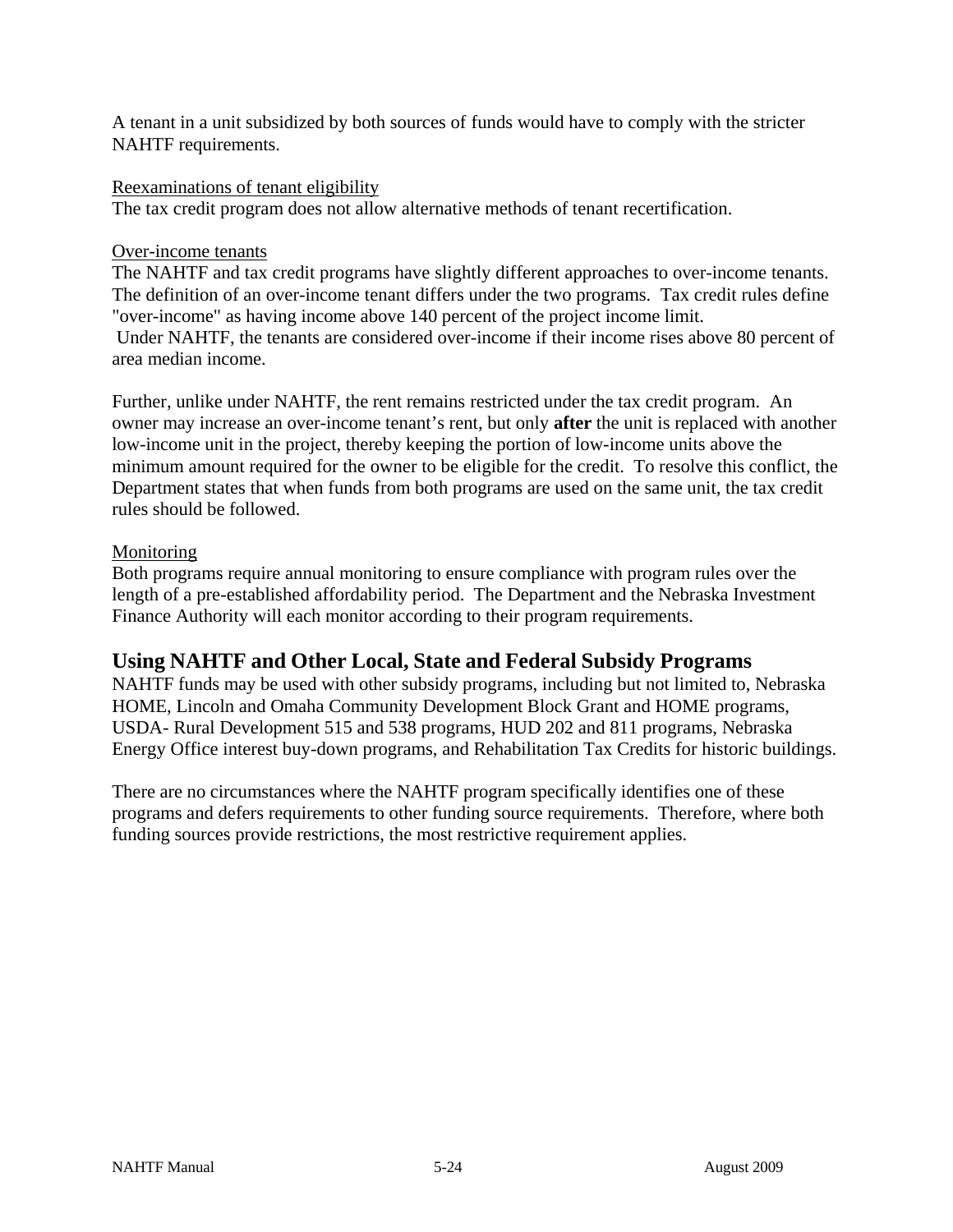## **Attachment 1**

| <b>CATEGORY</b>    | <b>SRO</b>                            | <b>GROUP</b>                        |
|--------------------|---------------------------------------|-------------------------------------|
| <b>Description</b> | Single-room occupancy units           | One unit with separate bedroom(s)   |
|                    | (SROs) are single-room dwelling       | and shared living, kitchen, dining, |
|                    | units with either sanitary and/or     | and/ or sanitary facilities.        |
|                    | food preparation area in the unit.    | Occupied by two or more single      |
|                    | If project is new construction or     | persons or families. NOT student    |
|                    | reconstruction, it may have both.     | housing.                            |
|                    | If acquisition or rehabilitation, not |                                     |
|                    | required to have sanitary and food    |                                     |
|                    | preparation areas. May have           |                                     |
|                    | common facilities. NOT student        |                                     |
|                    | housing.                              |                                     |
| <b>Maximum</b>     | Based on zero-bedroom unit            | Based on number of bedrooms,        |
| <b>Subsidy</b>     | subsidy limit times number of         | including bedrooms of caretakers.   |
|                    | NAHTF-assisted units; common          |                                     |
|                    | area costs prorated based on          |                                     |
|                    | percent of NAHTF-assisted units.      |                                     |
| <b>Targeting</b>   | All tenants of NAHTF-assisted         | All tenants, excluding live-in      |
|                    | units must be low-or very-low-        | service providers, must be low-     |
|                    | income.                               | income.                             |

## **SROs AND GROUP HOUSING COMPARED**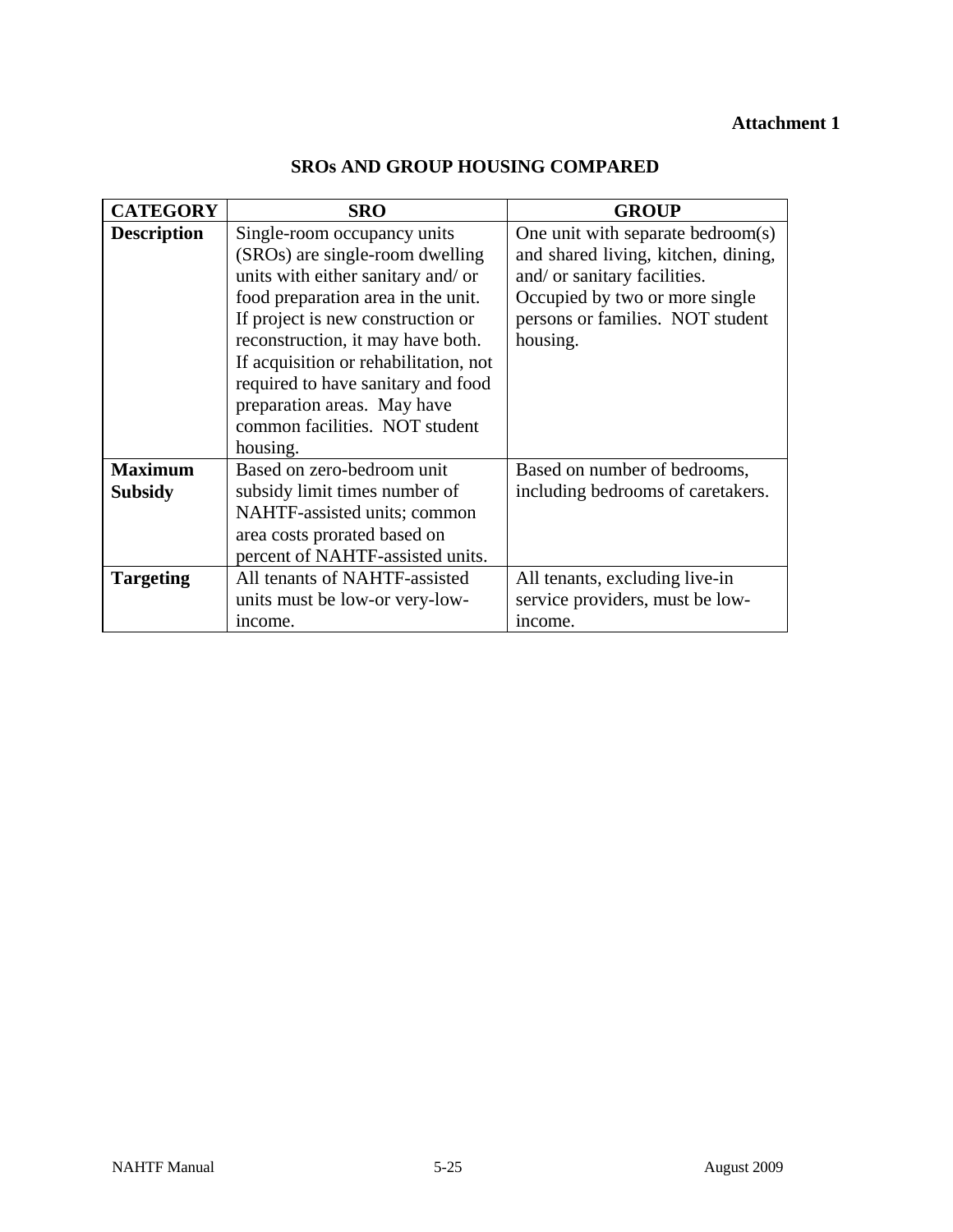| <b>CATEGORY</b> | <b>SRO</b>                                                                                                                                                                                                                                                                                                                                                                                                                                                                                                                                                                                                                                                                                                                                                                                                                                                                                                                    | <b>GROUP</b>                                                                                                                                                                                                                             |
|-----------------|-------------------------------------------------------------------------------------------------------------------------------------------------------------------------------------------------------------------------------------------------------------------------------------------------------------------------------------------------------------------------------------------------------------------------------------------------------------------------------------------------------------------------------------------------------------------------------------------------------------------------------------------------------------------------------------------------------------------------------------------------------------------------------------------------------------------------------------------------------------------------------------------------------------------------------|------------------------------------------------------------------------------------------------------------------------------------------------------------------------------------------------------------------------------------------|
|                 |                                                                                                                                                                                                                                                                                                                                                                                                                                                                                                                                                                                                                                                                                                                                                                                                                                                                                                                               |                                                                                                                                                                                                                                          |
| <b>Rents</b>    | If the unit has neither food<br>preparation nor sanitary facilities,<br>or only one, the rent may not<br>exceed 75 percent of the FMR for<br>a zero-bedroom unit. The "lesser<br>of" rule comparing the FMR to 30<br>percent of 65 percent of area<br>median income and low HOME<br>rents does not apply.<br>If the unit has food and sanitary<br>facilities, High and Low NAHTF<br>rents apply. In projects with 5 or<br>more units, 20% of the units<br>should have Low NAHTF rents.<br>Low NAHTF rents are defined for<br>SROs as not more than 30 percent<br>of the occupant's monthly adjusted<br>income or not more than 30<br>percent of the gross income of a<br>family at 50% of the area median<br>income, adjusted for family size.<br>High NAHTF rents apply to all<br>other units. (They are defined, as<br>for other projects, as the lesser of<br>the FMR or 30% of 65% of area<br>median income, adjusted for | Maximum rent based on<br>appropriate FMR (based on<br>number of bedrooms excluding<br>rooms occupied by live-in service<br>providers); each household<br>pays proportionate share of rent.<br>There is no Low NAHTF rent<br>requirement. |
|                 | family size.)<br>Permanent and transitional rental                                                                                                                                                                                                                                                                                                                                                                                                                                                                                                                                                                                                                                                                                                                                                                                                                                                                            |                                                                                                                                                                                                                                          |
| <b>Tenancy</b>  |                                                                                                                                                                                                                                                                                                                                                                                                                                                                                                                                                                                                                                                                                                                                                                                                                                                                                                                               | Permanent and transitional rental                                                                                                                                                                                                        |
|                 | housing.                                                                                                                                                                                                                                                                                                                                                                                                                                                                                                                                                                                                                                                                                                                                                                                                                                                                                                                      | housing.                                                                                                                                                                                                                                 |